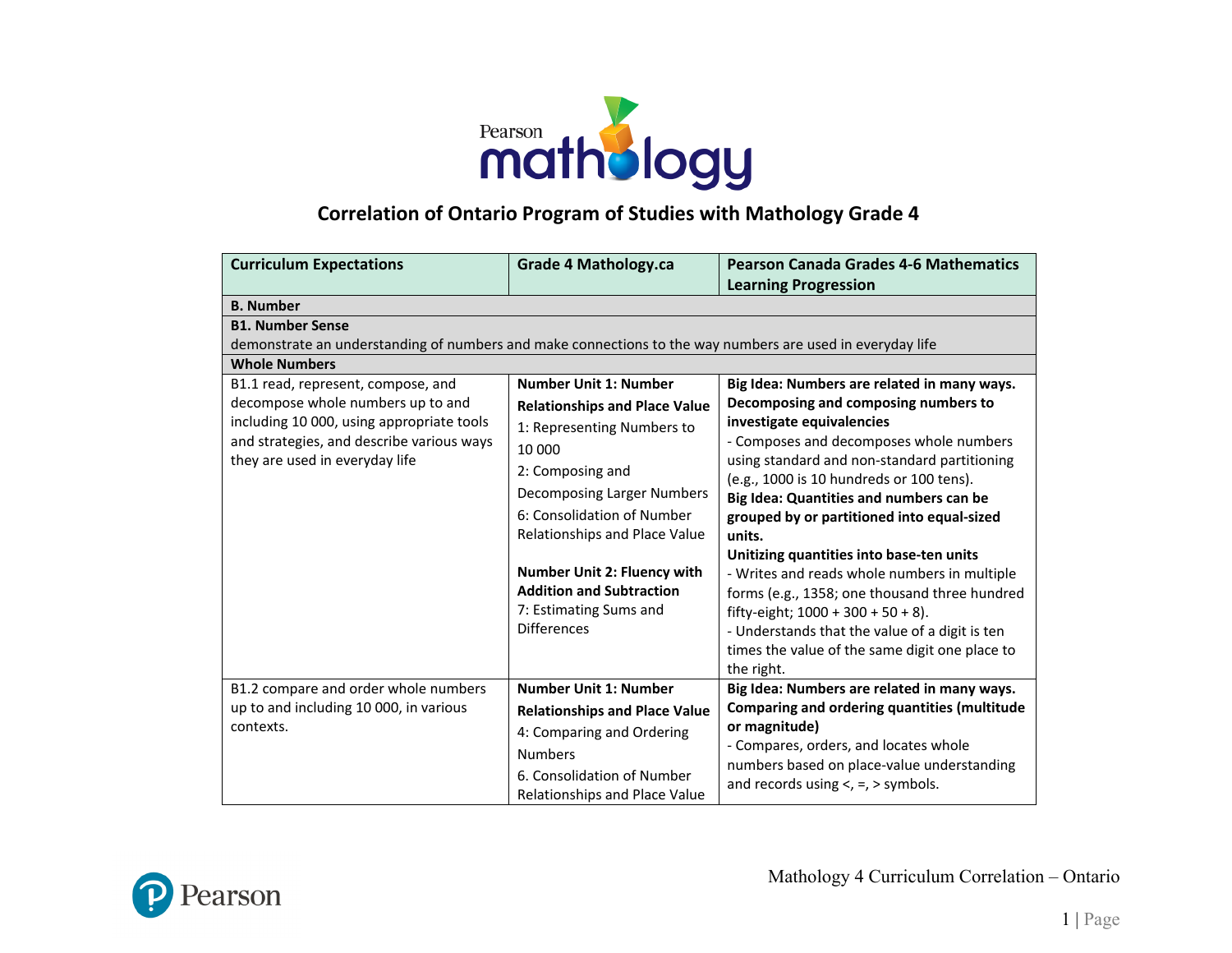| B1.3 round whole numbers to the nearest<br>ten, hundred, or thousand, in various<br>contexts                                                                                                                                                  | <b>Number Unit 1: Number</b><br><b>Relationships and Place Value</b><br>3: Estimating and Rounding<br><b>Numbers</b><br>5: Estimating to Solve<br>Problems<br>6: Consolidation of Number<br>Relationships and Place Value | Big Idea: The set of real numbers is infinite.<br><b>Estimating quantities and numbers</b><br>- Rounds whole numbers using place-value<br>understanding (e.g., 4736 can be rounded to<br>5000, 4700, 4740).                                                                                                                                                                                                                                                                                                                                                                                                                                                                             |
|-----------------------------------------------------------------------------------------------------------------------------------------------------------------------------------------------------------------------------------------------|---------------------------------------------------------------------------------------------------------------------------------------------------------------------------------------------------------------------------|-----------------------------------------------------------------------------------------------------------------------------------------------------------------------------------------------------------------------------------------------------------------------------------------------------------------------------------------------------------------------------------------------------------------------------------------------------------------------------------------------------------------------------------------------------------------------------------------------------------------------------------------------------------------------------------------|
|                                                                                                                                                                                                                                               | <b>Number Unit 2: Fluency with</b><br><b>Addition and Subtraction</b><br>7: Estimating Sums and<br><b>Differences</b>                                                                                                     |                                                                                                                                                                                                                                                                                                                                                                                                                                                                                                                                                                                                                                                                                         |
| <b>Fractions and Decimals</b>                                                                                                                                                                                                                 |                                                                                                                                                                                                                           |                                                                                                                                                                                                                                                                                                                                                                                                                                                                                                                                                                                                                                                                                         |
| B1.4 represent fractions from halves to<br>tenths using drawings, tools, and standard<br>fractional notation, and explain the<br>meaning of the denominator and the<br>numerator                                                              | <b>Number Unit 3: Fractions</b><br>13: What Are Fractions?<br>15: Exploring Different<br><b>Representations of Fractions</b><br>19: Consolidation of Fractions                                                            | Big Idea: Quantities and numbers can be<br>grouped by or partitioned into equal-sized<br>units.<br>Partitioning quantities to form fractions<br>- Partitions fractional parts into smaller<br>fractional parts (e.g., partitions halves into<br>thirds to create sixths).                                                                                                                                                                                                                                                                                                                                                                                                               |
| B1.5 use drawings and models to<br>represent, compare, and order fractions<br>representing the individual portions that<br>result from two different fair-share<br>scenarios involving any combination of 2,<br>3, 4, 5, 6, 8, and 10 sharers | <b>Number Unit 3: Fractions</b><br>16: Sharing Equally<br>17: Exploring Equivalence in<br>Fractions<br>18: Comparing and Ordering<br>Fractions<br>19: Consolidation of Fractions                                          | Big Idea: Quantities and numbers can be<br>grouped by or partitioned into equal-sized<br>units.<br>Partitioning quantities to form fractions<br>- Partitions fractional parts into smaller<br>fractional parts (e.g., partitions halves into<br>thirds to create sixths).<br>Big Idea: Numbers are related in many ways.<br><b>Comparing and ordering quantities (multitude</b><br>or magnitude)<br>- Compares, orders, and locates fractions with<br>the same numerator or denominator using<br>reasoning (e.g., $\frac{3}{5}$ > $\frac{3}{6}$ because fifths are larger<br>parts).<br>- Compares, orders, and locates fractions using<br>flexible strategies (e.g., comparing models, |

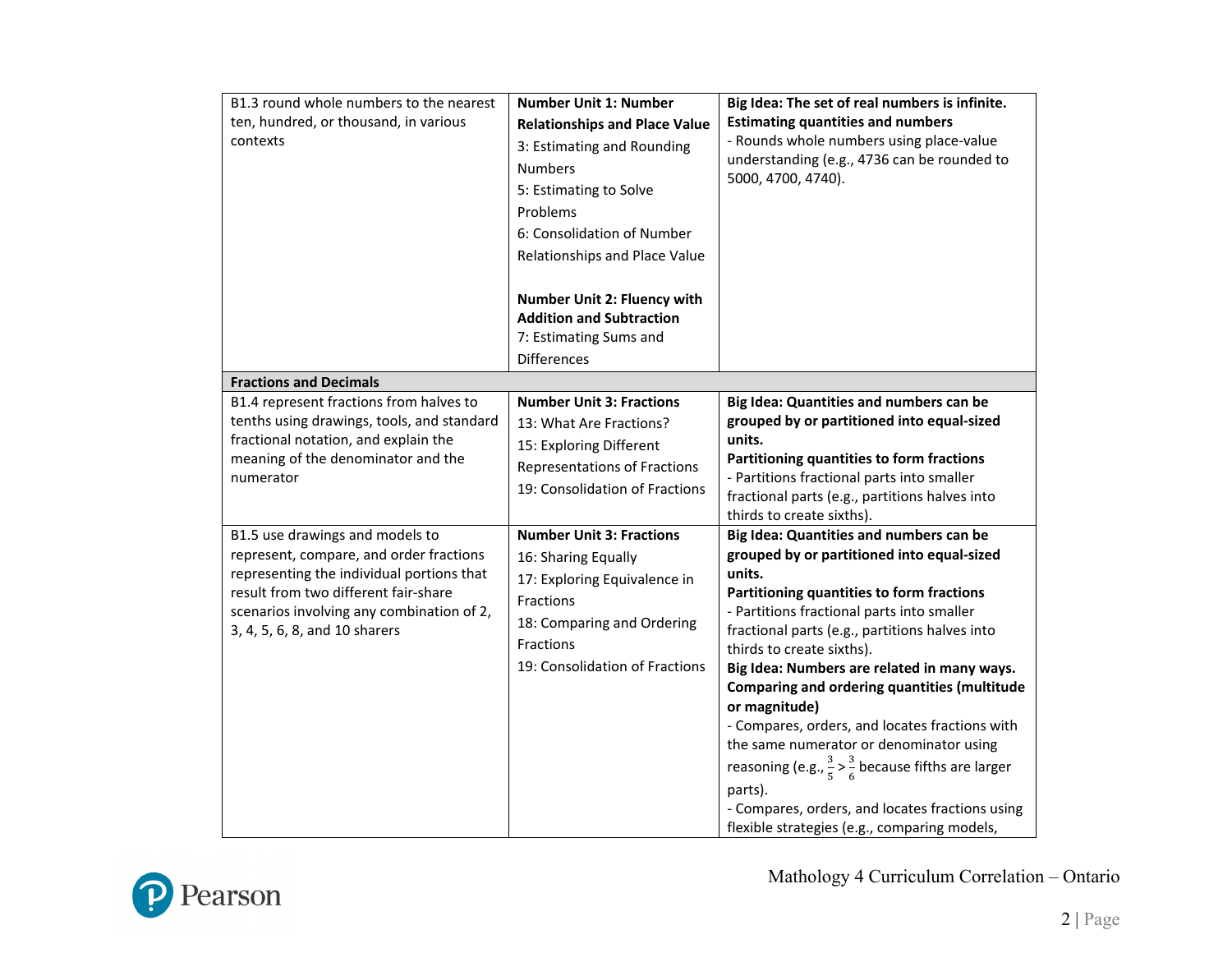|                                              |                                 | creating common denominators or                               |
|----------------------------------------------|---------------------------------|---------------------------------------------------------------|
|                                              |                                 | numerators).                                                  |
|                                              |                                 | Big Idea: Quantities and numbers can be                       |
|                                              |                                 | grouped by or partitioned into equal-sized                    |
|                                              |                                 | units                                                         |
|                                              |                                 | Partitioning quantities to form fractions                     |
|                                              |                                 | - Partitions fractional parts into smaller                    |
|                                              |                                 | fractional parts (e.g., partitions halves into                |
|                                              |                                 | thirds to create sixths).                                     |
|                                              |                                 | - Explains that two equivalent fractions                      |
|                                              |                                 | represent the same part of a whole, but not                   |
|                                              |                                 | necessarily equal quantities (e.g., $\frac{1}{2}$ of a set of |
|                                              |                                 | 12 and $\frac{1}{2}$ of a set of 6 are equal fractions, but   |
|                                              |                                 | unequal quantities).                                          |
|                                              |                                 | - Continues to extend fraction understanding                  |
|                                              |                                 | to multiple contexts (e.g., sharing, division,                |
|                                              |                                 | ratios).                                                      |
| B1.6 count to 10 by halves, thirds, fourths, | <b>Number Unit 3: Fractions</b> | Big Idea: Quantities and numbers can be                       |
| sixths, eighths, and tenths, with and        | 14: Counting by Unit Fractions  | grouped by or partitioned into equal-sized                    |
| without the use of tools                     | 19: Consolidation of Fractions  | units.                                                        |
|                                              |                                 | Partitioning quantities to form fractions                     |
|                                              |                                 | - Uses models to describe, name, and count                    |
|                                              |                                 | forward and backward by unit fractions.                       |
| B1.7 read, represent, and order decimal      | <b>Number Unit 4: Decimals</b>  | Big Idea: The set of real numbers is infinite.                |
| tenths, in various contexts                  | 20: Exploring Tenths            | Extending whole number understanding to                       |
|                                              | 22: Comparing and Ordering      | the set of real numbers                                       |
|                                              | Decimals                        | - Explores decimal fractions to tenths (e.g., 0.1,            |
|                                              | 23: Consolidation of Decimals   | 0.5, 0.8) and hundredths (e.g., 0.42, 0.05, 0.90).            |
|                                              |                                 | Big Idea: Numbers are related in many ways.                   |
|                                              |                                 | <b>Comparing and ordering quantities (multitude</b>           |
|                                              |                                 | or magnitude)                                                 |
|                                              |                                 | - Compares, orders, and locates decimal                       |
|                                              |                                 | numbers using place-value understanding.                      |
|                                              |                                 | <b>Estimating quantities and numbers</b>                      |
|                                              |                                 | - Estimates the location of decimals and                      |
|                                              |                                 | fractions on a number line.                                   |
|                                              |                                 | Decomposing and composing numbers to                          |
|                                              |                                 | investigate equivalencies                                     |
|                                              |                                 | - Composes and decomposes decimal numbers                     |

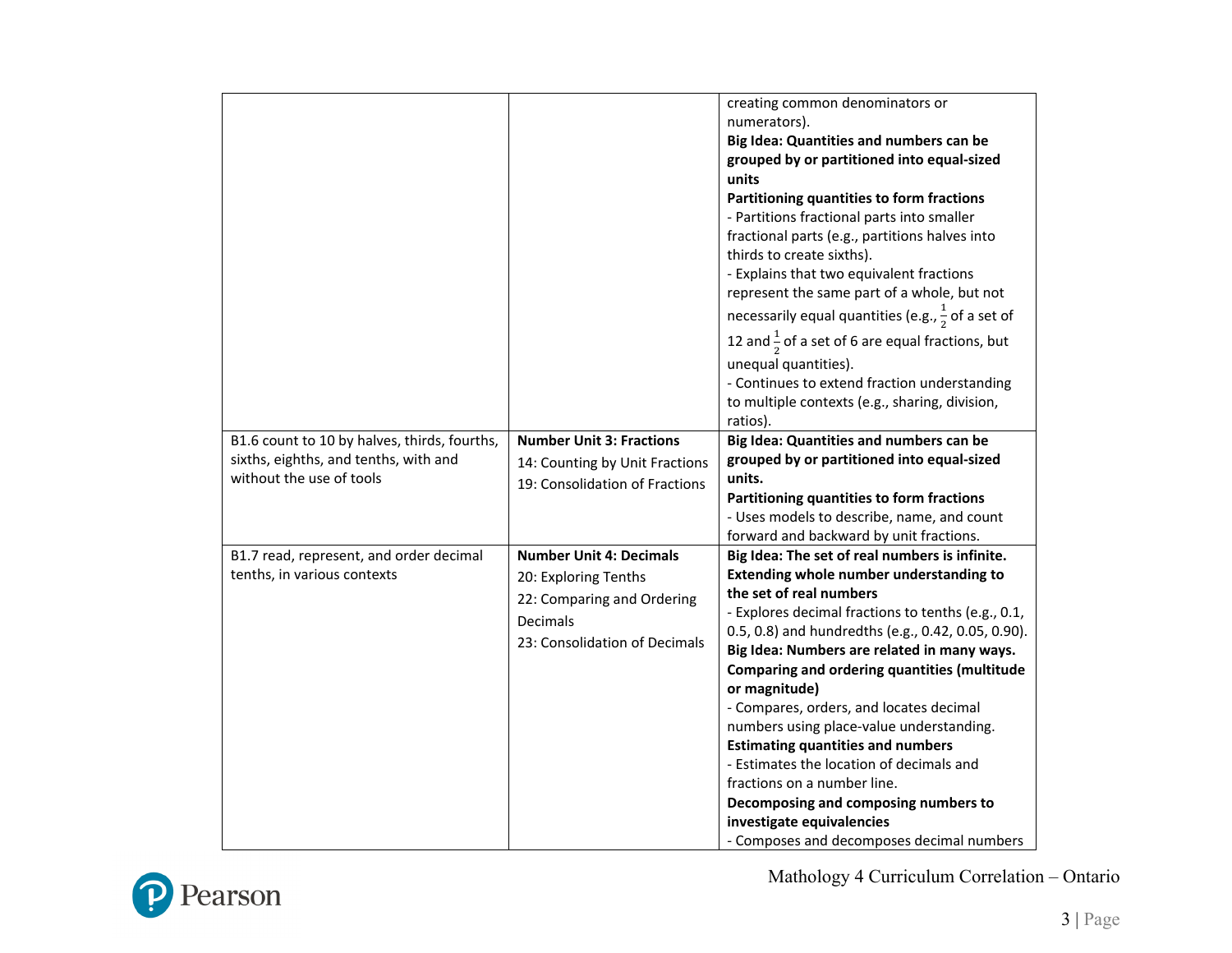|                                           |                                | using standard and non-standard partitioning<br>(e.g., 1.6 is 16 tenths or 0.16 tens).<br>Big Idea: Quantities and numbers can be<br>grouped by or partitioned into equal-sized<br>units.<br>Unitizing quantities into base-ten units<br>- Uses fractions with denominators of 10 to<br>develop decimal fraction understanding and<br>notation (e.g., five-tenths is $\frac{5}{10}$ or 0.5).<br>- Counts forward and backward by decimal<br>units (e.g., 0.1, 0.2,  0.9, 1.0).<br>- Understands that the value of a digit is ten<br>times the value of the same digit one place to<br>the right.<br>- Understands that the value of a digit is one-<br>tenth the value of the same digit one place to<br>the left.<br>- Writes and reads decimal numbers in multiple<br>forms (e.g., numerals, number names,<br>expanded form). |
|-------------------------------------------|--------------------------------|---------------------------------------------------------------------------------------------------------------------------------------------------------------------------------------------------------------------------------------------------------------------------------------------------------------------------------------------------------------------------------------------------------------------------------------------------------------------------------------------------------------------------------------------------------------------------------------------------------------------------------------------------------------------------------------------------------------------------------------------------------------------------------------------------------------------------------|
| B1.8 round decimal numbers to the         | <b>Number Unit 4: Decimals</b> | Big Idea: Numbers are related in many ways                                                                                                                                                                                                                                                                                                                                                                                                                                                                                                                                                                                                                                                                                                                                                                                      |
| nearest whole number, in various contexts | 20: Exploring Tenths           | <b>Estimating quantities and numbers</b>                                                                                                                                                                                                                                                                                                                                                                                                                                                                                                                                                                                                                                                                                                                                                                                        |
|                                           | 23: Consolidation of Decimals  | - Provides approximate decimal values using                                                                                                                                                                                                                                                                                                                                                                                                                                                                                                                                                                                                                                                                                                                                                                                     |
|                                           |                                | multiple strategies (e.g., estimation, rounding,<br>truncating).                                                                                                                                                                                                                                                                                                                                                                                                                                                                                                                                                                                                                                                                                                                                                                |
| B1.9 describe relationships and show      | <b>Number Unit 4: Decimals</b> | Big Idea: Quantities and numbers can be                                                                                                                                                                                                                                                                                                                                                                                                                                                                                                                                                                                                                                                                                                                                                                                         |
| equivalences among fractions and decimal  | 20: Exploring Tenths           | grouped by or partitioned into equal-sized                                                                                                                                                                                                                                                                                                                                                                                                                                                                                                                                                                                                                                                                                                                                                                                      |
| tenths, in various contexts               | 23: Consolidation of Decimals  | units.                                                                                                                                                                                                                                                                                                                                                                                                                                                                                                                                                                                                                                                                                                                                                                                                                          |
|                                           |                                | Unitizing quantities into base-ten units<br>- Uses fractions with denominators of 10 to                                                                                                                                                                                                                                                                                                                                                                                                                                                                                                                                                                                                                                                                                                                                         |
|                                           |                                | develop decimal fraction understanding and                                                                                                                                                                                                                                                                                                                                                                                                                                                                                                                                                                                                                                                                                                                                                                                      |
|                                           |                                | notation (e.g., five-tenths is $\frac{5}{10}$ or 0.5).                                                                                                                                                                                                                                                                                                                                                                                                                                                                                                                                                                                                                                                                                                                                                                          |
|                                           |                                | - Understands that the value of a digit is ten                                                                                                                                                                                                                                                                                                                                                                                                                                                                                                                                                                                                                                                                                                                                                                                  |
|                                           |                                | times the value of the same digit one place to<br>the right.                                                                                                                                                                                                                                                                                                                                                                                                                                                                                                                                                                                                                                                                                                                                                                    |
|                                           |                                | - Understands that the value of a digit is one-                                                                                                                                                                                                                                                                                                                                                                                                                                                                                                                                                                                                                                                                                                                                                                                 |
|                                           |                                | tenth the value of the same digit one place to<br>the left.                                                                                                                                                                                                                                                                                                                                                                                                                                                                                                                                                                                                                                                                                                                                                                     |

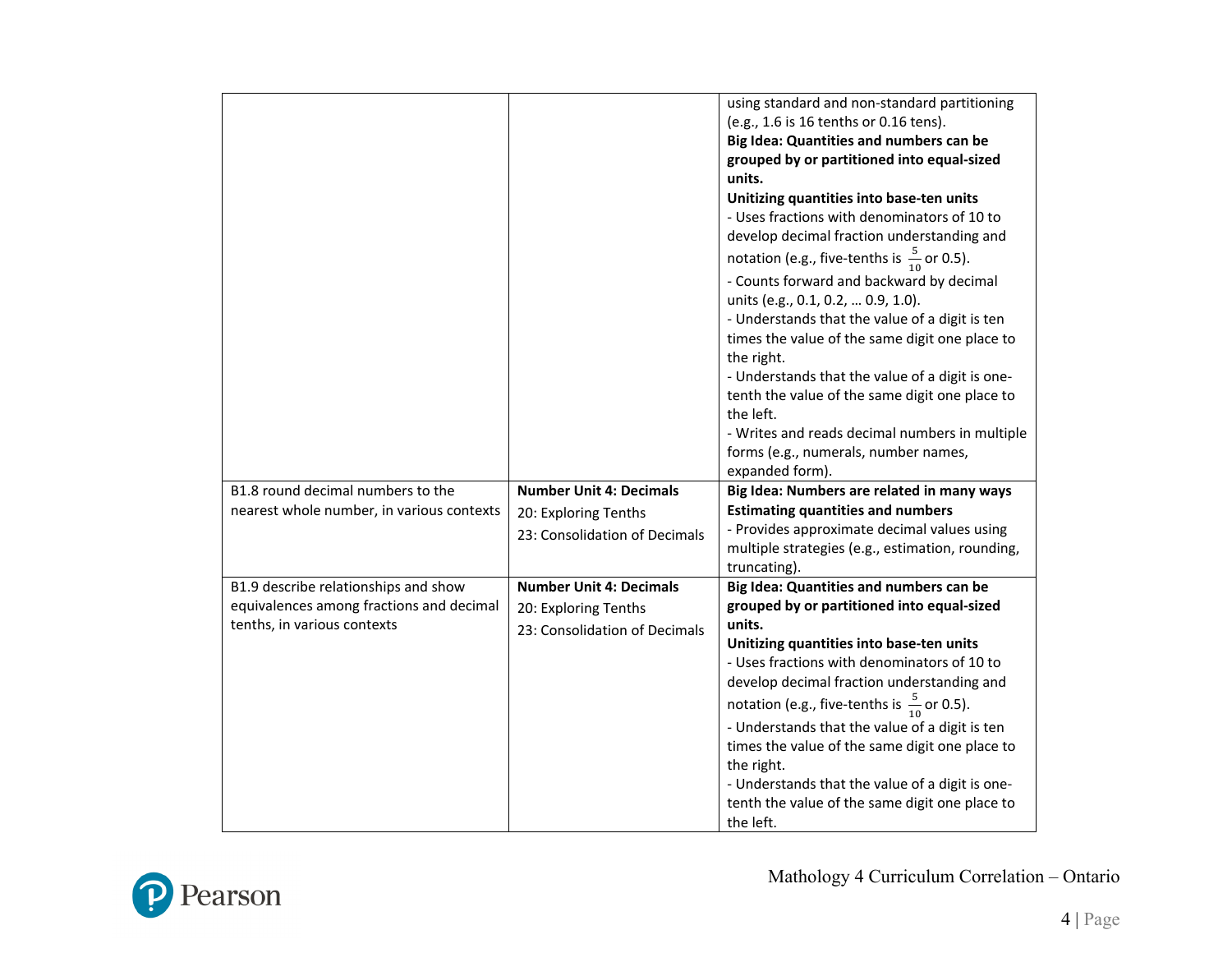| <b>B2. Operations</b>                                                                               |                                    |                                                                                          |  |
|-----------------------------------------------------------------------------------------------------|------------------------------------|------------------------------------------------------------------------------------------|--|
| use knowledge of numbers and operations to solve mathematical problems encountered in everyday life |                                    |                                                                                          |  |
| <b>Properties and Relationships</b>                                                                 |                                    |                                                                                          |  |
| B2.1 use the properties of operations, and                                                          | Number Unit 2: Fluency with        | Big Idea: Numbers are related in many ways.                                              |  |
| the relationships between addition,                                                                 | <b>Addition and Subtraction</b>    | <b>Estimating quantities and numbers</b>                                                 |  |
| subtraction, multiplication, and division,                                                          | 9: Adding and Subtracting          | - Rounds whole numbers using place-value                                                 |  |
| to solve problems involving whole                                                                   | Larger Numbers                     | understanding (e.g., 4736 can be rounded to                                              |  |
| numbers, including those requiring more                                                             | 10: Using Mental Math to Add       | 5000, 4700, 4740).                                                                       |  |
| than one operation, and check                                                                       | and Subtract                       | Big Idea: Quantities and numbers can be                                                  |  |
| calculations                                                                                        | 11: Creating and Solving           | operated on to determine how many and how<br>much.                                       |  |
|                                                                                                     | Problems                           | Investigating number and arithmetic                                                      |  |
|                                                                                                     | 12: Consolidation of Fluency       | properties                                                                               |  |
|                                                                                                     | with Addition and Subtraction      | - Recognizes and generates equivalent                                                    |  |
|                                                                                                     |                                    | numerical expressions using commutative and                                              |  |
|                                                                                                     | <b>Number Unit 5: Fluency with</b> | associative properties.                                                                  |  |
|                                                                                                     | <b>Multiplication and Division</b> | - Understands operational relationships (e.g.,                                           |  |
|                                                                                                     | <b>Facts</b>                       | inverse relationship between                                                             |  |
|                                                                                                     | 24: Strategies for                 | multiplication/division, addition/subtraction).                                          |  |
|                                                                                                     | Multiplication                     | - Understands the identity of operations (e.g., 5                                        |  |
|                                                                                                     | 25: Solving Multiplication         | $+ 0 = 5$ ; $7 \times 1 = 7$ ).                                                          |  |
|                                                                                                     | Problems                           | Developing conceptual meaning of operations                                              |  |
|                                                                                                     | 26: Relating Multiplication        | - Models and develops meaning for whole                                                  |  |
|                                                                                                     | and Division                       | number computation to four digits.<br>Developing fluency of operations                   |  |
|                                                                                                     | 27: Strategies for Division        | - Estimates the result of whole number                                                   |  |
|                                                                                                     | 29: Consolidation of Fluency       | operations using contextually relevant                                                   |  |
|                                                                                                     | with Multiplication and            | strategies (e.g., How many buses are needed to                                           |  |
|                                                                                                     | Division                           | take the Grade 8 classes to the museum?).                                                |  |
|                                                                                                     |                                    | - Solves whole number computation using                                                  |  |
|                                                                                                     | <b>Number Unit 6: Multiplying</b>  | efficient strategies (e.g., mental computation,                                          |  |
|                                                                                                     | and Dividing Larger Numbers        | algorithms, calculating cost of transactions and<br>change owing, saving money to make a |  |
|                                                                                                     | 30: Exploring Strategies for       | purchase).                                                                               |  |
|                                                                                                     | Multiplying                        |                                                                                          |  |
|                                                                                                     | 31: Estimating Products            |                                                                                          |  |
|                                                                                                     | 32: Exploring Strategies for       |                                                                                          |  |
|                                                                                                     | Dividing                           |                                                                                          |  |

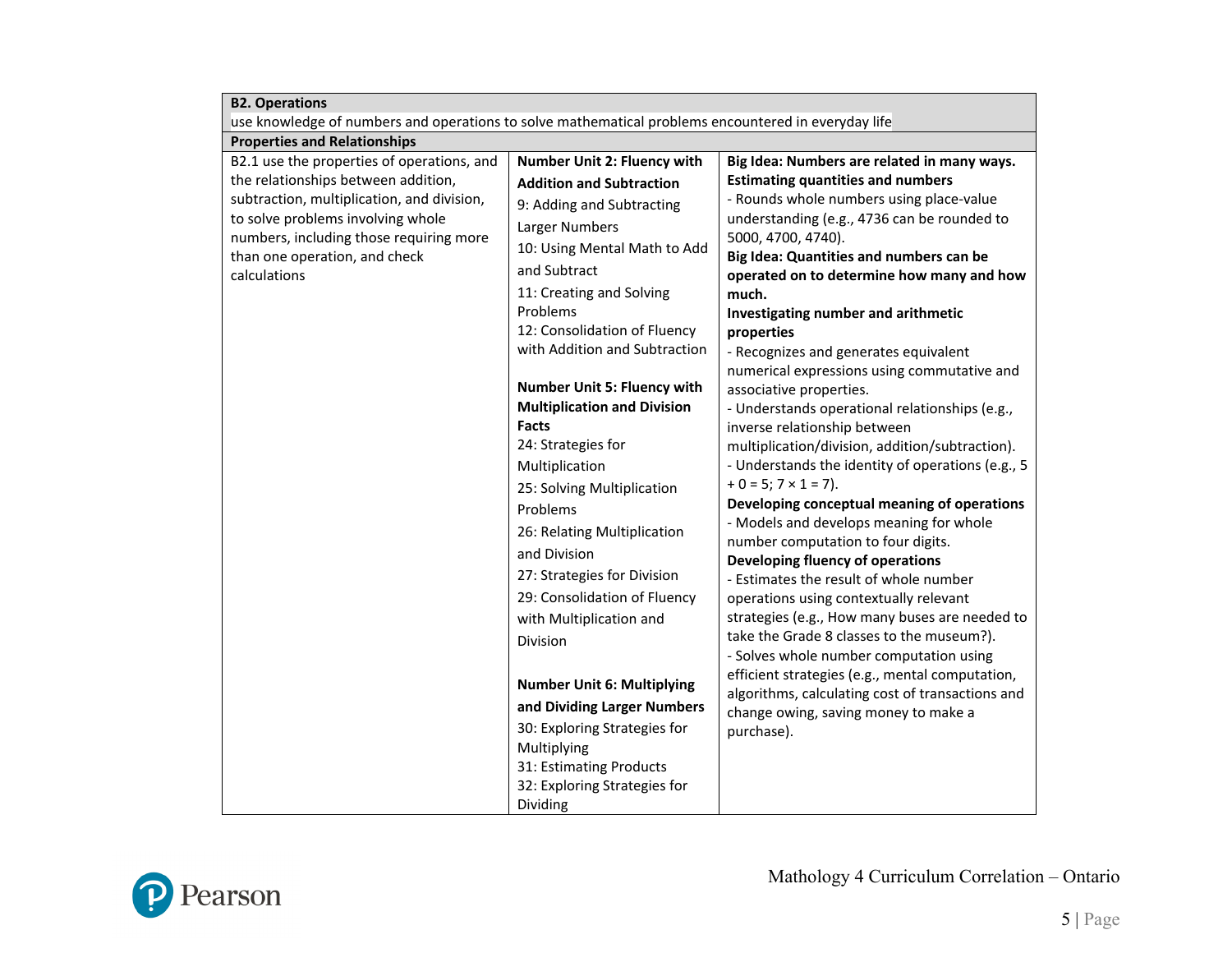| <b>Math Facts</b>                                                                                                                                                                            | 33: Estimating Quotients<br>34: Dividing with Remainders<br>35. Consolidation of<br>Multiplying and Dividing<br>Larger Numbers                                                                                                                                                                                                                 |                                                                                                                                                                                                                                                                                                                                                                                                                                                                                                                                                          |
|----------------------------------------------------------------------------------------------------------------------------------------------------------------------------------------------|------------------------------------------------------------------------------------------------------------------------------------------------------------------------------------------------------------------------------------------------------------------------------------------------------------------------------------------------|----------------------------------------------------------------------------------------------------------------------------------------------------------------------------------------------------------------------------------------------------------------------------------------------------------------------------------------------------------------------------------------------------------------------------------------------------------------------------------------------------------------------------------------------------------|
| B2.2 recall and demonstrate multiplication<br>facts for $1 \times 1$ to $10 \times 10$ , and related<br>division facts                                                                       | <b>Number Unit 5: Fluency with</b><br><b>Multiplication and Division</b><br><b>Facts</b><br>24: Strategies for<br>Multiplication<br>25: Solving Multiplication<br>Problems<br>26: Relating Multiplication<br>and Division<br>27: Strategies for Division<br>29: Consolidation of Fluency<br>with Multiplication and<br>Division                | Big Idea: Quantities and numbers can be<br>operated on to determine how many and how<br>much.<br>Developing fluency of operations<br>- Fluently recalls multiplication and division<br>facts to 100.                                                                                                                                                                                                                                                                                                                                                     |
| <b>Mental Math</b>                                                                                                                                                                           |                                                                                                                                                                                                                                                                                                                                                |                                                                                                                                                                                                                                                                                                                                                                                                                                                                                                                                                          |
| B2.3 use mental math strategies to<br>multiply whole numbers by 10, 100, and<br>1000, divide whole numbers by 10, and<br>add and subtract decimal tenths, and<br>explain the strategies used | <b>Number Unit 6: Multiplying</b><br>and Dividing Larger Numbers<br>30: Exploring Strategies for<br>Multiplying<br>32: Exploring Strategies for<br>Dividing<br>35: Consolidation of<br>Multiplying and Dividing<br>Larger Numbers<br><b>Number Unit 7: Operations</b><br>with Fractions and Decimals<br>37: Adding and Subtracting<br>Decimals | Big Idea: Quantities and numbers can be<br>operated on to determine how many and how<br>much.<br>Developing conceptual meaning of operations<br>- Understands the effect of multiplying and<br>dividing whole numbers by powers of 10.<br>Developing fluency of operations<br>- Solves whole number computation using<br>efficient strategies (e.g., mental computation,<br>algorithms, calculating cost of transactions and<br>change owing, saving money to make a<br>purchase).<br>- Solves decimal number computation using<br>efficient strategies. |

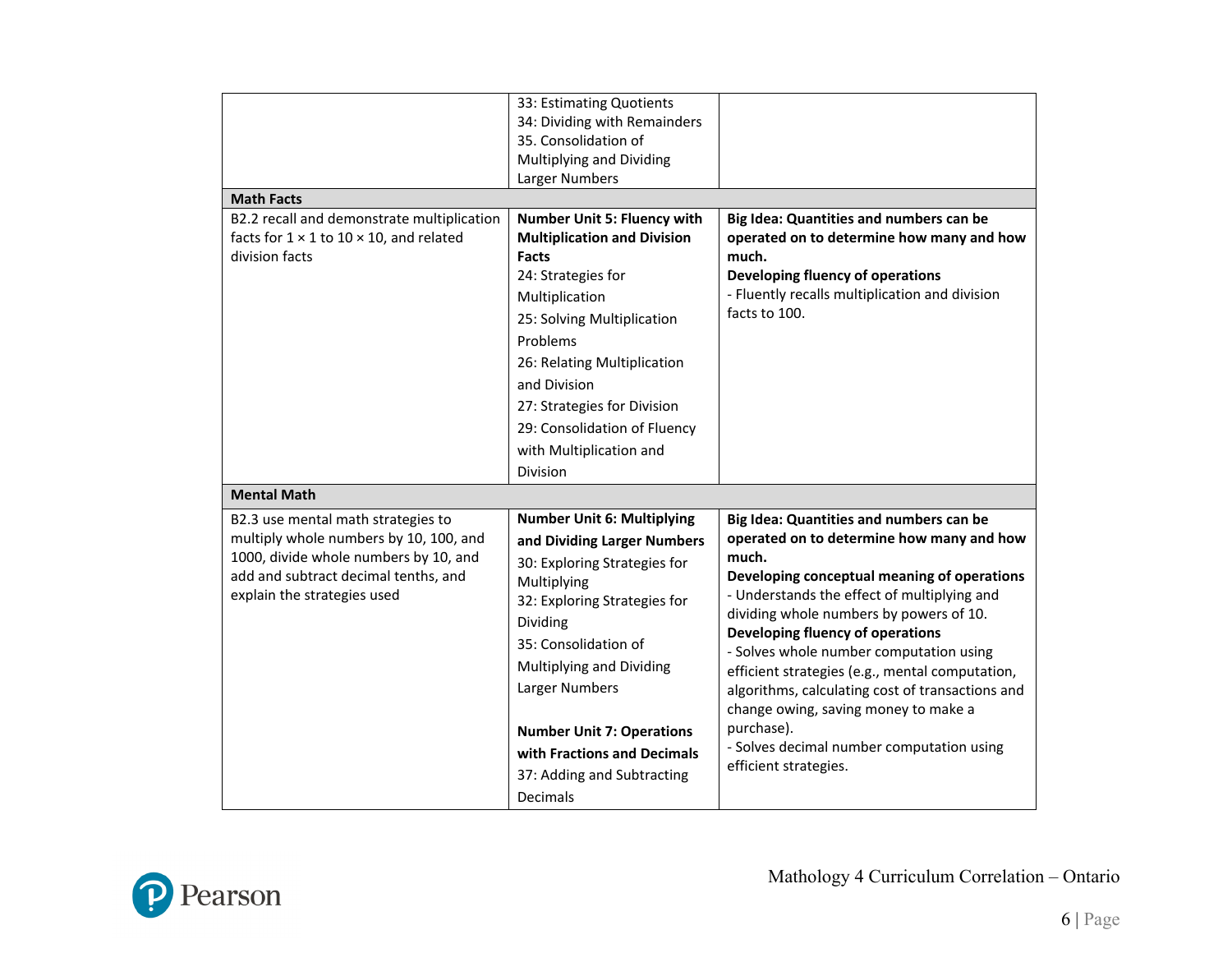|                                             | 38: Using Mental Math to Add       |                                                                                  |
|---------------------------------------------|------------------------------------|----------------------------------------------------------------------------------|
|                                             | and Subtract Decimals              |                                                                                  |
|                                             | 40: Consolidation of               |                                                                                  |
|                                             | Operations with Fractions and      |                                                                                  |
|                                             | Decimals                           |                                                                                  |
| <b>Addition and Subtraction</b>             |                                    |                                                                                  |
| B2.4 represent and solve problems           | <b>Number Unit 2: Fluency with</b> | Big Idea: Quantities and numbers can be                                          |
| involving the addition and subtraction of   |                                    | operated on to determine how many and how                                        |
| whole numbers that add up to no more        | <b>Addition and Subtraction</b>    | much.                                                                            |
| than 10 000 and of decimal tenths, using    | 7: Estimating Sums and             | Investigating number and arithmetic                                              |
| appropriate tools and strategies, including | Differences                        | properties                                                                       |
| algorithms                                  | 8: Modelling Addition and          | - Recognizes and generates equivalent                                            |
|                                             | Subtraction                        | numerical expressions using commutative and                                      |
|                                             | 9: Adding and Subtracting          | associative properties.                                                          |
|                                             | Larger Numbers                     | - Understands operation relationships (e.g.,                                     |
|                                             | 10: Using Mental Math to Add       | inverse relationship between                                                     |
|                                             | and Subtract                       | multiplication/division, addition/subtraction).                                  |
|                                             | 11: Creating and Solving           | - Understands the identity of operations (e.g., 5                                |
|                                             | Problems                           | $+ 0 = 5; 7 \times 1 = 7$ ).                                                     |
|                                             | 12: Consolidation of Fluency       | Developing conceptual meaning of operations                                      |
|                                             | with Addition and Subtraction      | - Models and develops meaning for whole                                          |
|                                             |                                    | number computation to four digits.<br>- Demonstrates an understanding of decimal |
|                                             |                                    | number computation through modelling and                                         |
|                                             | <b>Number Unit 7: Operations</b>   | flexible strategies.                                                             |
|                                             | with Fractions and Decimals        | Developing fluency of operations                                                 |
|                                             | 36: Estimating Sums and            | - Estimates the result of whole number                                           |
|                                             | Differences with Decimals          | operations using contextually relevant                                           |
|                                             | 37: Adding and Subtracting         | strategies (e.g., How many buses are needed to                                   |
|                                             | <b>Decimals</b>                    | take the Grade 8 classes to the museum?).                                        |
|                                             | 38: Using Mental Math to Add       | - Solves whole number computation using                                          |
|                                             | and Subtract Decimals              | efficient strategies (e.g., mental computation,                                  |
|                                             | 40: Consolidation of               | algorithms, calculating cost of transactions and                                 |
|                                             | Operations with Fractions and      | change owing, saving money to make a                                             |
|                                             | Decimals                           | purchase).                                                                       |
|                                             |                                    | - Estimates sums and differences of decimal                                      |
|                                             |                                    | numbers (e.g., calculating cost of transactions                                  |
|                                             |                                    | involving dollars and cents).                                                    |

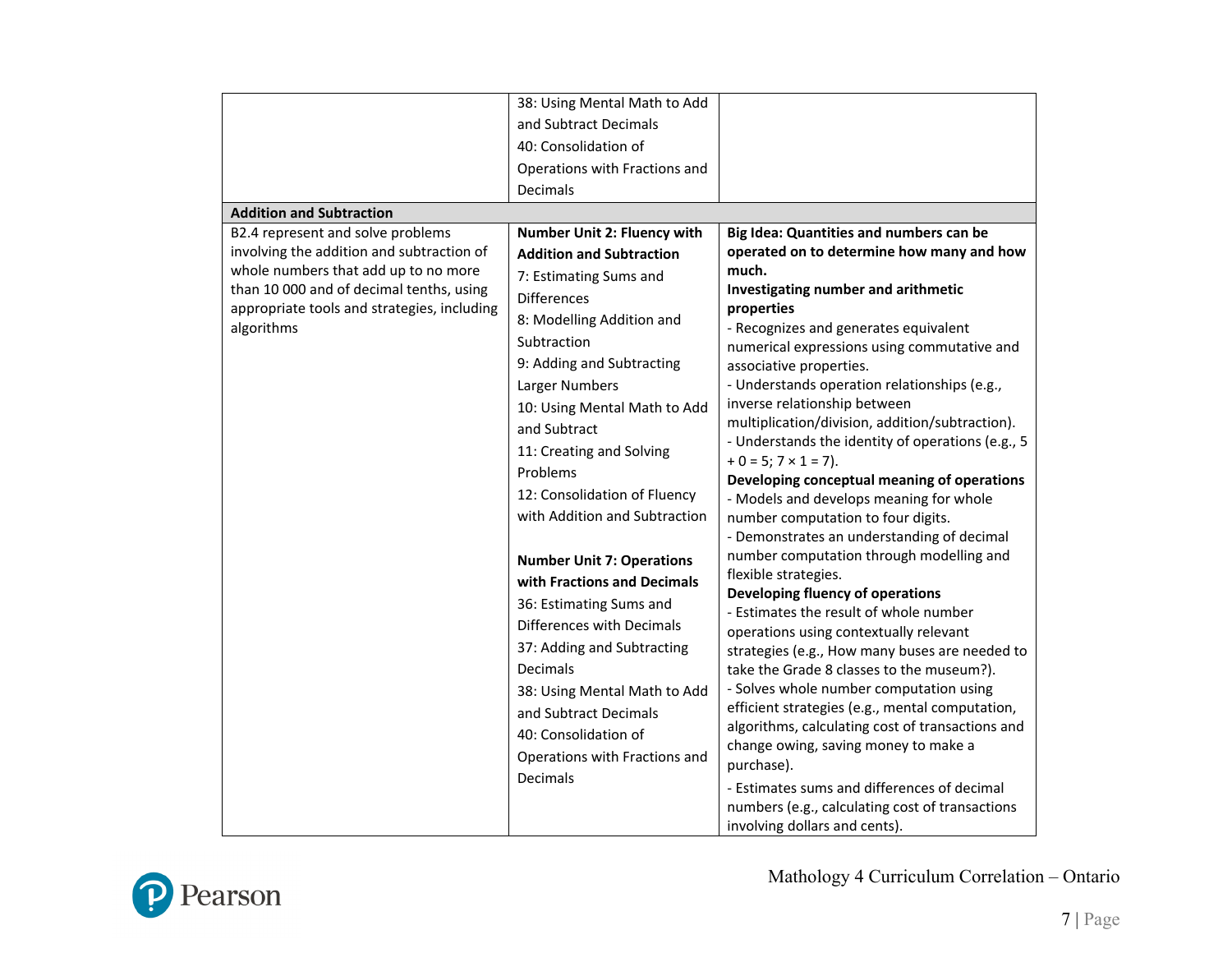|                                                                                                                                                                                                                                                      | <b>Number Unit 8: Financial</b><br>Literacy<br>41: Purchasing and Making<br>Change (Whole-Dollar<br>Amounts)<br>43: Making Financial Decisions<br>45: Consolidation of Financial<br>Literacy                                                   | - Solves decimal number computation using<br>efficient strategies.                                                                                                                                                                                                                                                                                                                                                                                                                                                                                                                                                                                                                                                                                     |
|------------------------------------------------------------------------------------------------------------------------------------------------------------------------------------------------------------------------------------------------------|------------------------------------------------------------------------------------------------------------------------------------------------------------------------------------------------------------------------------------------------|--------------------------------------------------------------------------------------------------------------------------------------------------------------------------------------------------------------------------------------------------------------------------------------------------------------------------------------------------------------------------------------------------------------------------------------------------------------------------------------------------------------------------------------------------------------------------------------------------------------------------------------------------------------------------------------------------------------------------------------------------------|
| <b>Multiplication and Division</b><br>B2.5 represent and solve problems<br>involving the multiplication of two- or<br>three-digit whole numbers by one-digit<br>whole numbers and by 10, 100, and 1000,<br>using appropriate tools, including arrays | <b>Number Unit 6: Multiplying</b><br>and Dividing Larger Numbers<br>30: Exploring Strategies for<br>Multiplying<br>31: Estimating Products<br>35: Consolidation of<br>Multiplying and Dividing<br>Larger Numbers                               | Big Idea: Quantities and numbers can be<br>operated on to determine how many and how<br>much.<br>Developing conceptual meaning of operations<br>- Models and develops meaning for whole<br>number computation to four digits.<br>- Understands the effect of multiplying and<br>dividing whole numbers by powers of 10.<br>Developing fluency of operations<br>- Estimates the result of whole number<br>operations using contextually relevant<br>strategies (e.g., How many buses are needed to<br>take the Grade 8 classes to the museum?).<br>- Solves whole number computation using<br>efficient strategies (e.g., mental computation,<br>algorithms, calculating cost of transactions and<br>change owing, saving money to make a<br>purchase). |
| B2.6 represent and solve problems<br>involving the division of two- or three-<br>digit whole numbers by one-digit whole<br>numbers, expressing any remainder as a<br>fraction when appropriate, using<br>appropriate tools, including arrays         | <b>Number Unit 6: Multiplying</b><br>and Dividing Larger Numbers<br>32: Exploring Strategies for<br>Dividing<br>33: Estimating Quotients<br>34: Dividing with Remainders<br>35: Consolidation of<br>Multiplying and Dividing<br>Larger Numbers | Big Idea: Quantities and numbers can be<br>operated on to determine how many and how<br>much.<br>Partitioning quantities to form fractions<br>- Understands the fraction $\frac{a}{b}$ as $a \div b$ .<br>Developing conceptual meaning of operations<br>- Models and develops meaning for whole<br>number computation to four digits.<br>- Understands the effect of multiplying and                                                                                                                                                                                                                                                                                                                                                                  |

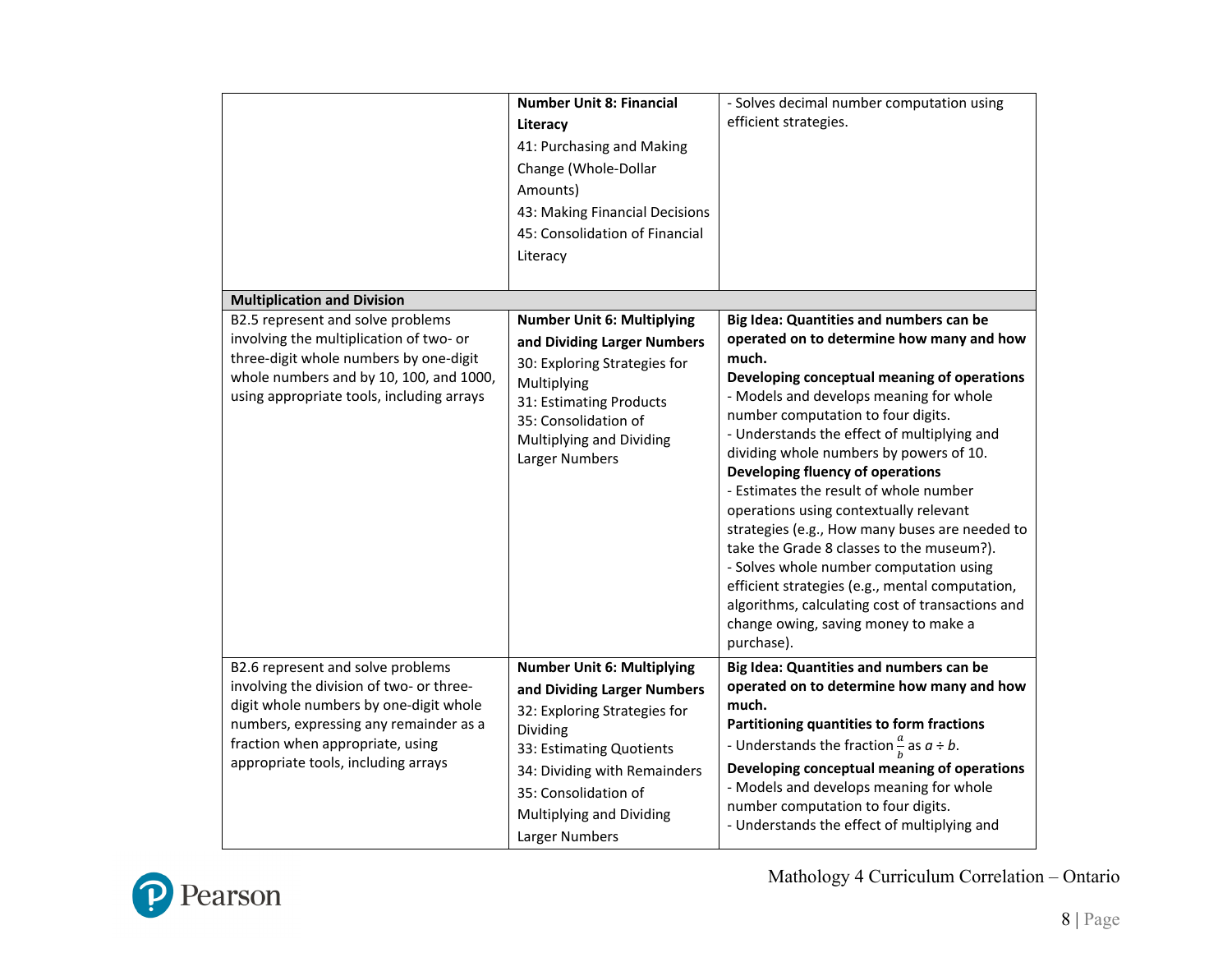|                                                                                                                                                                                                                      |                                                                                                                                                                                                  | dividing whole numbers by powers of 10.<br>- Models and develops meanings for division of<br>whole numbers that result in fractions.<br>Developing fluency of operations<br>- Estimates the result of whole number<br>operations using contextually relevant<br>strategies (e.g., How many buses are needed to<br>take the Grade 8 classes to the museum?).<br>- Solves whole number computation using<br>efficient strategies (e.g., mental computation,<br>algorithms, calculating cost of transactions and<br>change owing, saving money to make a<br>purchase).             |
|----------------------------------------------------------------------------------------------------------------------------------------------------------------------------------------------------------------------|--------------------------------------------------------------------------------------------------------------------------------------------------------------------------------------------------|---------------------------------------------------------------------------------------------------------------------------------------------------------------------------------------------------------------------------------------------------------------------------------------------------------------------------------------------------------------------------------------------------------------------------------------------------------------------------------------------------------------------------------------------------------------------------------|
| B2.7 represent the relationship between<br>the repeated addition of a unit fraction<br>and the multiplication of that unit fraction<br>by a whole number, using tools, drawings,<br>and standard fractional notation | <b>Number Unit 7: Operations</b><br>with Fractions and Decimals<br>39: Repeated Addition with<br><b>Unit Fractions</b><br>40: Consolidation of<br>Operations with Fractions and<br>Decimals      | Big Idea: Quantities and numbers can be<br>grouped by or partitioned into equal-sized<br>units.<br>Partitioning quantities to form fractions<br>- Uses models to describe, name, and count<br>forward and backward by unit fractions.<br>- Understands the meaning of an $\frac{a}{b}$ fraction as a<br>multiple of the unit fraction $\frac{1}{b}$ (e.g., $\frac{3}{5}$ = 3 $\times \frac{1}{5}$ ).                                                                                                                                                                            |
| B2.8 show simple multiplicative<br>relationships involving whole-number<br>rates, using various tools and drawings                                                                                                   | <b>Number Unit 5: Fluency with</b><br><b>Multiplication and Division</b><br><b>Facts</b><br>28: Whole Number Rates<br>29: Consolidation of Fluency<br>with Multiplication and<br><b>Division</b> | Big Idea: Numbers are related in many ways.<br>Using ratios, rates, proportions, and percents<br>creates a relationship between quantities<br>- Demonstrates multiplicative reasoning by<br>applying unit rates in whole number contexts<br>(e.g., If she earns \$12 per hour, how much will<br>she earn for 5 hours of work?).<br>- Understands the concept of ratio as a<br>relationship between two quantities (e.g., 3<br>wins to 2 losses).<br>- Understands and applies the concept of unit<br>rates (e.g., If 3 kg is \$5, how much is 1 kg or<br>how many kg for \$1?). |

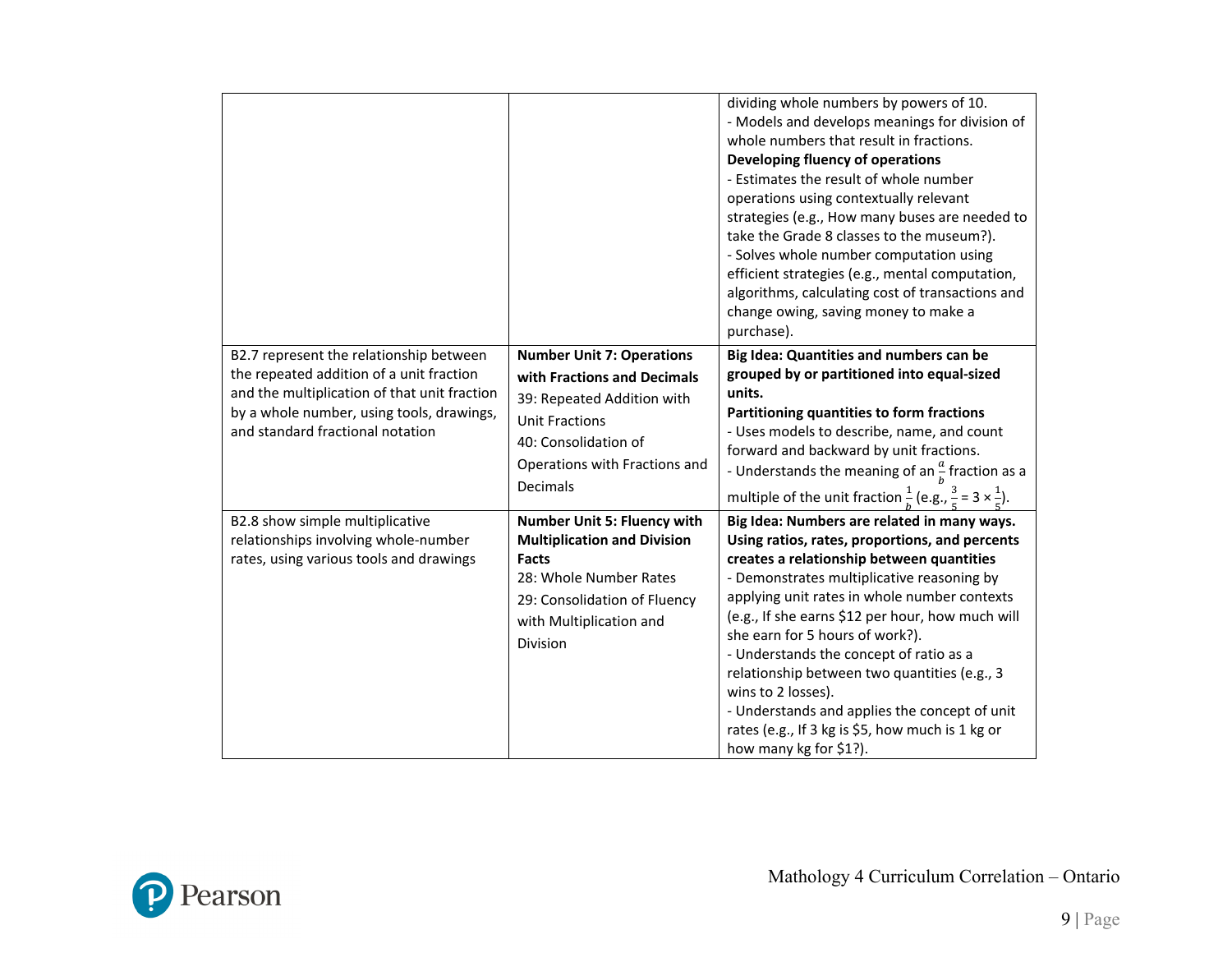| C. Algebra                                                                                                                             |                                                                                                                                                                                                  |                                                                                                                                                                                                                                                                                                                                                                                                                                                                                                                                                                                                                                                                                                                                                                                               |  |
|----------------------------------------------------------------------------------------------------------------------------------------|--------------------------------------------------------------------------------------------------------------------------------------------------------------------------------------------------|-----------------------------------------------------------------------------------------------------------------------------------------------------------------------------------------------------------------------------------------------------------------------------------------------------------------------------------------------------------------------------------------------------------------------------------------------------------------------------------------------------------------------------------------------------------------------------------------------------------------------------------------------------------------------------------------------------------------------------------------------------------------------------------------------|--|
| <b>C.1 Patterns and Relationships</b>                                                                                                  |                                                                                                                                                                                                  |                                                                                                                                                                                                                                                                                                                                                                                                                                                                                                                                                                                                                                                                                                                                                                                               |  |
| identify, describe, extend, create, and make predictions about a variety of patterns, including those found in real-life contexts      |                                                                                                                                                                                                  |                                                                                                                                                                                                                                                                                                                                                                                                                                                                                                                                                                                                                                                                                                                                                                                               |  |
| <b>Patterns</b>                                                                                                                        |                                                                                                                                                                                                  |                                                                                                                                                                                                                                                                                                                                                                                                                                                                                                                                                                                                                                                                                                                                                                                               |  |
| C1.1 identify and describe repeating and<br>growing patterns, including patterns<br>found in real-life contexts                        | <b>Patterning Unit 1: Increasing</b><br>and Decreasing Patterns<br>1: Repeating and Growing<br>Patterns<br>6: Consolidation of Increasing<br>and Decreasing Patterns                             | Big Idea: Regularity and repetition form<br>patterns that can be generalized and<br>predicted mathematically.<br>Representing patterns, relations, and<br>functions<br>- Describes, generates, extends, translates, and<br>corrects number and shape patterns that<br>follow a predetermined rule.<br>Generalizing and analyzing patterns, relations,<br>and functions<br>- Explains the rule for numeric patterns<br>including the starting point and change (e.g.,<br>given: 16, 22, 28, 34,  Start at 16 and add 6<br>each time).<br>- Describes numeric and shape patterns using<br>words and numbers.                                                                                                                                                                                    |  |
| C1.2 create and translate repeating and<br>growing patterns using various<br>representations, including tables of values<br>and graphs | <b>Patterning Unit 1: Increasing</b><br>and Decreasing Patterns<br>1: Repeating and Growing<br>Patterns<br>3: Representing Patterns<br>6: Consolidation of Increasing<br>and Decreasing Patterns | <b>Big Idea: Regularity and repetition form</b><br>patterns that can be generalized and<br>predicted mathematically.<br>Representing patterns, relations, and<br>functions<br>- Describes, generates, extends, translates, and<br>corrects number and shape patterns that<br>follow a predetermined rule.<br>- Uses multiple approaches to model situations<br>involving repetition (i.e., repeating patterns)<br>and change (i.e., increasing/decreasing<br>patterns) (e.g., using objects, tables, graphs,<br>symbols, loops and nested loops in coding).<br>Generalizing and analyzing patterns, relations,<br>and functions<br>- Explains the rule for numeric patterns<br>including the starting point and change (e.g.,<br>given: 16, 22, 28, 34,  Start at 16 and add 6<br>each time). |  |

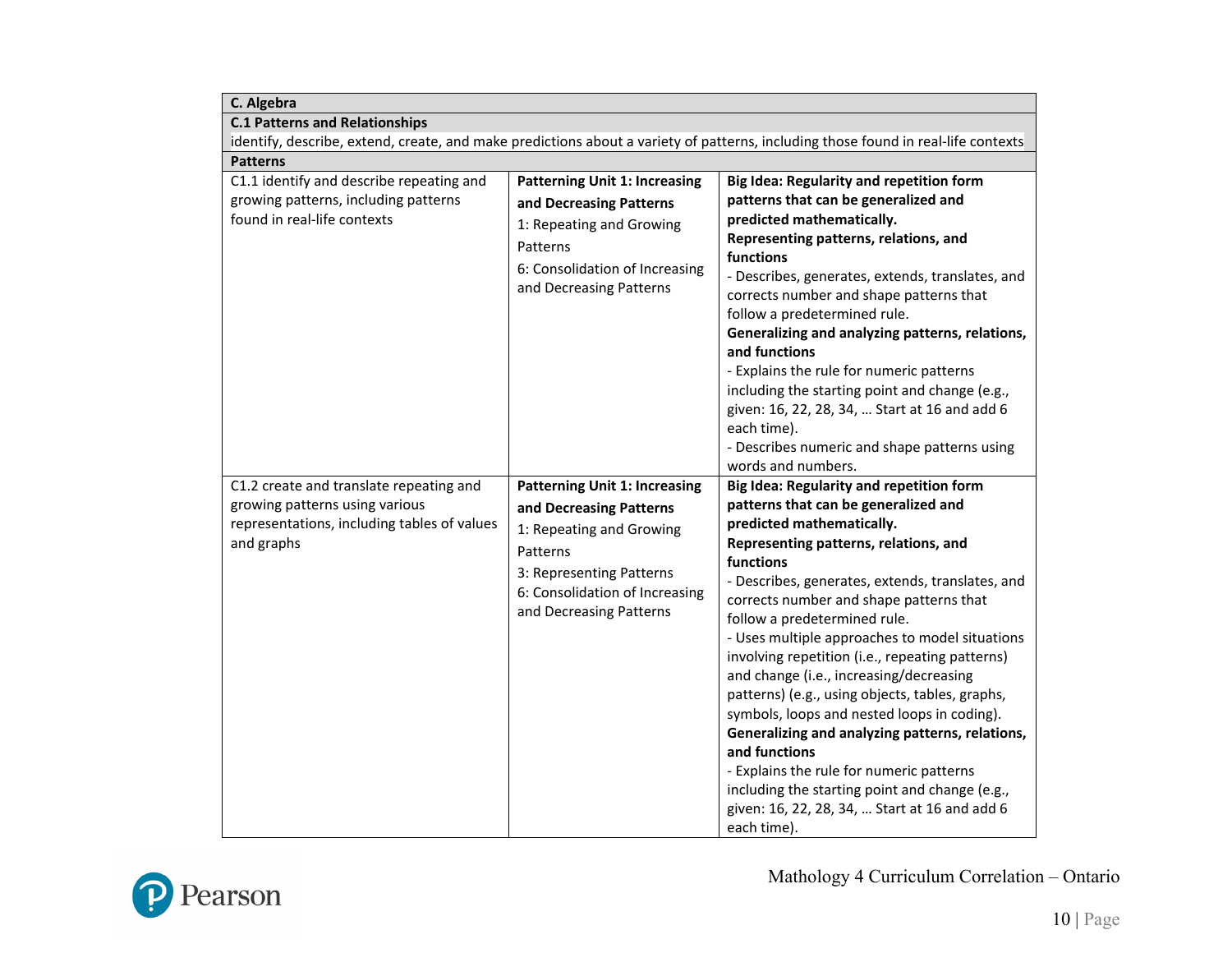|                                            |                                      | - Describes numeric and shape patterns using     |
|--------------------------------------------|--------------------------------------|--------------------------------------------------|
|                                            |                                      | words and numbers.                               |
|                                            |                                      |                                                  |
| C1.3 determine pattern rules and use       | <b>Patterning Unit 1: Increasing</b> | Big Idea: Regularity and repetition form         |
| them to extend patterns, make and justify  | and Decreasing Patterns              | patterns that can be generalized and             |
| predictions, and identify missing elements | 1: Repeating and Growing             | predicted mathematically.                        |
| in repeating and growing patterns          | Patterns                             | Representing patterns, relations, and            |
|                                            | 6: Consolidation of Increasing       | functions                                        |
|                                            | and Decreasing Patterns              | - Describes, generates, extends, translates, and |
|                                            |                                      | corrects number and shape patterns that          |
|                                            |                                      | follow a predetermined rule.                     |
|                                            |                                      | Generalizing and analyzing patterns, relations,  |
|                                            |                                      | and functions                                    |
|                                            |                                      | - Explains the rule for numeric patterns         |
|                                            |                                      | including the starting point and change (e.g.,   |
|                                            |                                      | given: 16, 22, 28, 34,  Start at 16 and add 6    |
|                                            |                                      | each time).                                      |
|                                            |                                      | - Describes numeric and shape patterns using     |
|                                            |                                      | words and numbers.                               |
| C1.4 create and describe patterns to       | <b>Patterning Unit 1: Increasing</b> | Big Idea: Regularity and repetition form         |
| illustrate relationships among whole       | and Decreasing Patterns              | patterns that can be generalized and             |
| numbers and decimal tenths                 | 4: Investigating Number              | predicted mathematically.                        |
|                                            | Relationships                        | Representing patterns, relations, and            |
|                                            | 6: Consolidation of Increasing       | functions                                        |
|                                            | and Decreasing Patterns              | - Describes, generates, extends, translates, and |
|                                            |                                      | corrects number and shape patterns that          |
|                                            |                                      | follow a predetermined rule.                     |
|                                            |                                      | Generalizing and analyzing patterns, relations,  |
|                                            |                                      | and functions                                    |
|                                            |                                      | - Explains the rule for numeric patterns         |
|                                            |                                      | including the starting point and change (e.g.,   |
|                                            |                                      | given: 16, 22, 28, 34,  Start at 16 and add 6    |
|                                            |                                      | each time).                                      |
|                                            |                                      |                                                  |
|                                            |                                      | - Describes numeric and shape patterns using     |

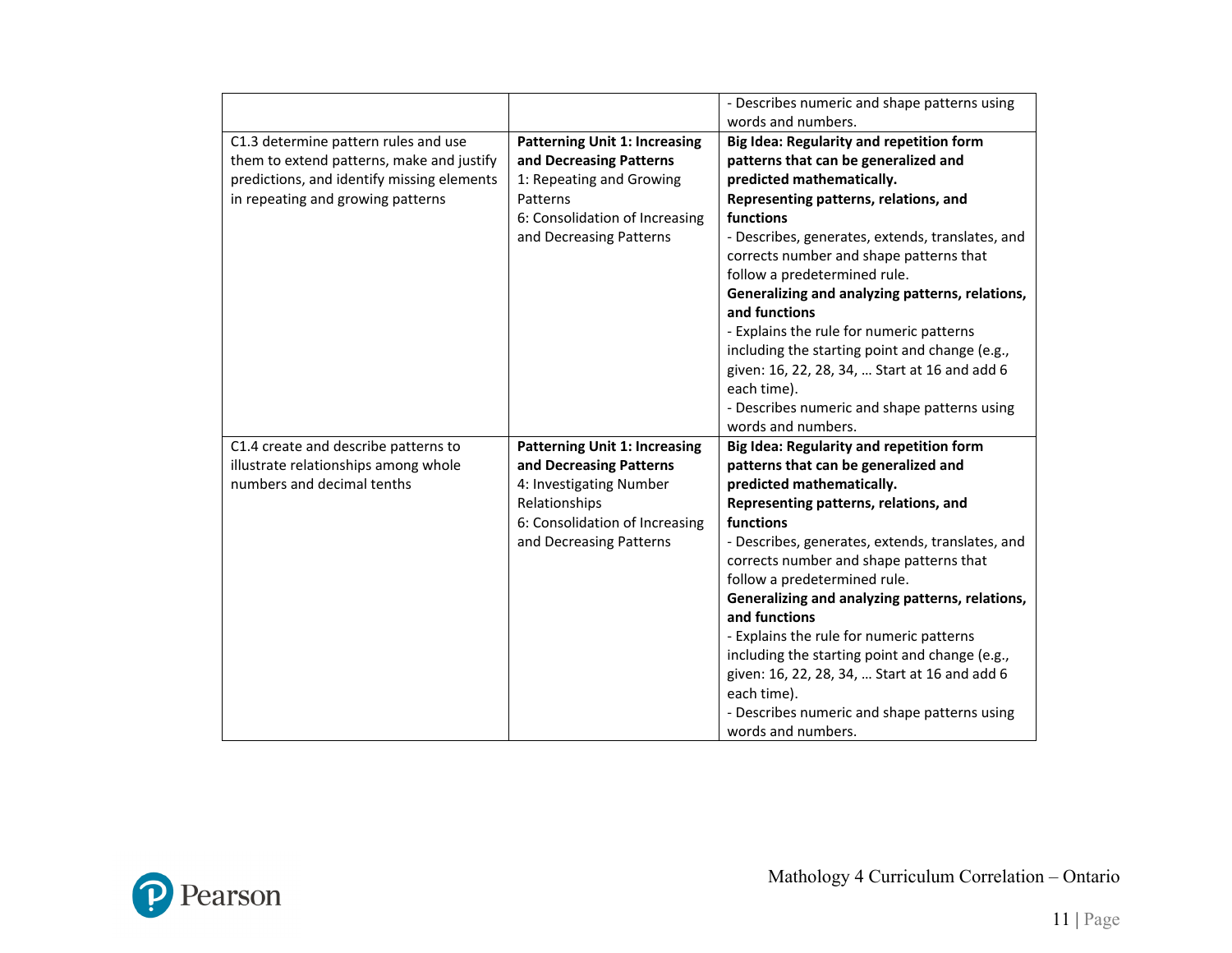## **C.2 Equations and Inequalities**

demonstrate an understanding of variables, expressions, equalities, and inequalities, and apply this understanding in various contexts

| <b>Variables</b>                           |                                     |                                                            |  |
|--------------------------------------------|-------------------------------------|------------------------------------------------------------|--|
| C2.1 identify and use symbols as variables | <b>Patterning Unit 2: Variables</b> | Big Idea: Patterns and relations can be                    |  |
| in expressions and equations               | and Equations                       | represented with symbols, equations, and                   |  |
|                                            | 7: Using Symbols                    | expressions.                                               |  |
|                                            | 8: Solving Equations                | Understanding equality and inequality,                     |  |
|                                            | Concretely                          | building on generalized properties of numbers              |  |
|                                            | 9: Solving Addition and             | and operations                                             |  |
|                                            | <b>Subtraction Equations</b>        | - Expresses a one-step mathematical problem                |  |
|                                            | 11: Solving Multiplication and      | as an equation using a symbol or letter to                 |  |
|                                            | <b>Division Equations</b>           | represent an unknown number (e.g., Sena had                |  |
|                                            | 12: Using Equations to Solve        | some tokens and used four. She has seven left:             |  |
|                                            | Problems                            | $\Box - 4 = 7$ ).                                          |  |
|                                            | 13. Consolidation of Variables      | Using variables, algebraic expressions, and                |  |
|                                            | and Equations                       | equations to represent mathematical                        |  |
|                                            |                                     | relations                                                  |  |
|                                            |                                     | - Understands an unknown quantity (i.e.,                   |  |
|                                            |                                     | variable) may be represented by a symbol or                |  |
|                                            |                                     | letter (e.g., $13 - \square = 8$ ; $4n = 12$ ).            |  |
|                                            |                                     | - Flexibly uses symbols and letters to represent           |  |
|                                            |                                     | unknown quantities in equations (e.g., knows               |  |
|                                            |                                     | that $4 + \square = 7$ ; $4 + x = 7$ ; and $4 + y = 7$ all |  |
|                                            |                                     | represent the same equation with $\Box$ , x, and y         |  |
|                                            |                                     | representing the same value).                              |  |
|                                            |                                     | - Interprets and writes algebraic expressions              |  |
|                                            |                                     | (e.g., 2n means two times a number;                        |  |
|                                            |                                     | subtracting a number from 7 can be written as              |  |
|                                            |                                     | $7 - n$ ).                                                 |  |
|                                            |                                     | - Understands a variable as a changing quantity            |  |
|                                            |                                     | (e.g., 5s, where s can be any value).                      |  |

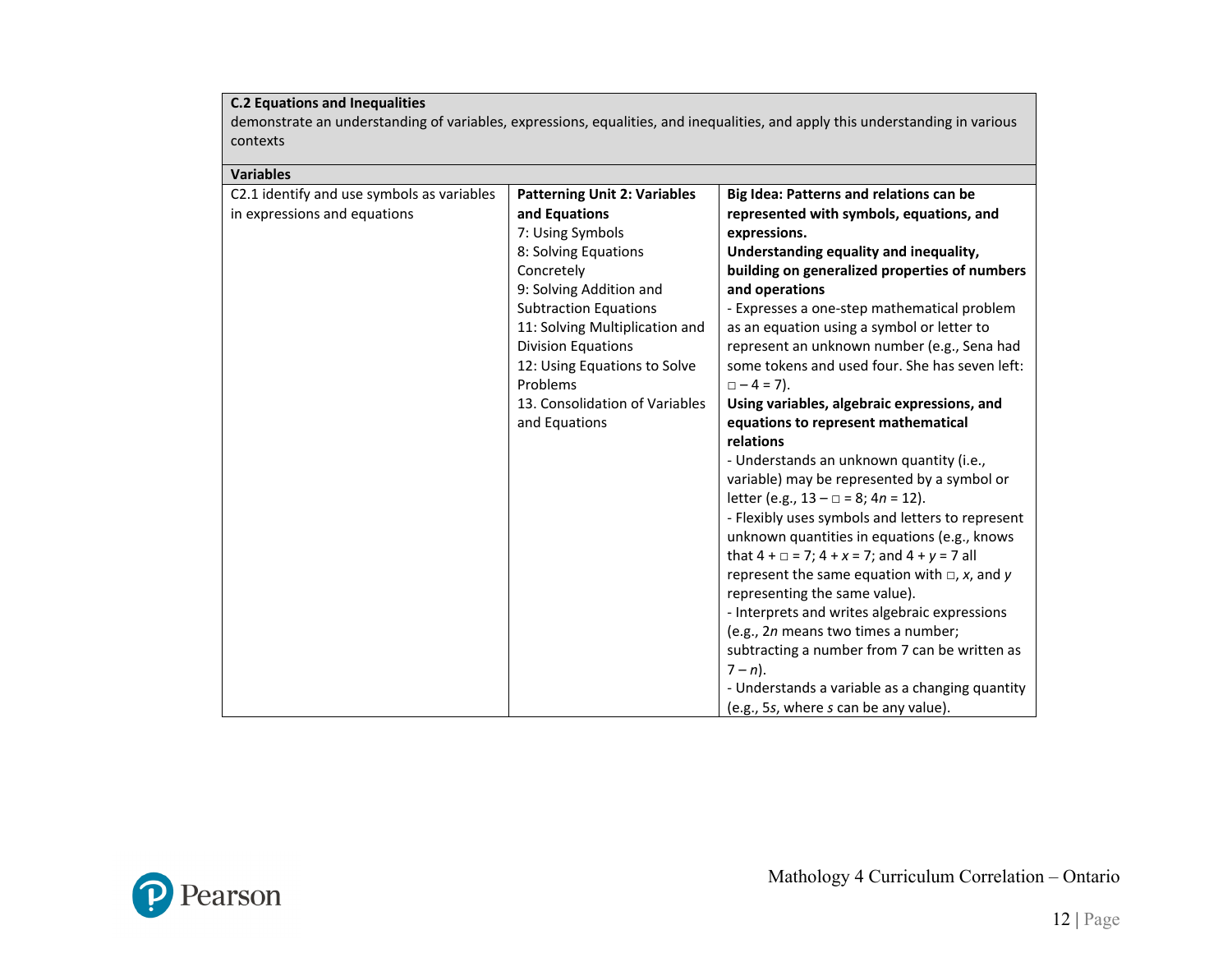| <b>Equalities and Inequalities</b>                                                                                  |                                     |                                                                                                   |
|---------------------------------------------------------------------------------------------------------------------|-------------------------------------|---------------------------------------------------------------------------------------------------|
| C2.2 solve equations that involve whole                                                                             | <b>Patterning Unit 2: Variables</b> | Big Idea: Patterns and relations can be                                                           |
| numbers up to 50 in various contexts, and                                                                           | and Equations                       | represented with symbols, equations, and                                                          |
| verify solutions                                                                                                    | 8: Solving Equations                | expressions.                                                                                      |
|                                                                                                                     | Concretely                          | Understanding equality and inequality,                                                            |
|                                                                                                                     |                                     | building on generalized properties of numbers                                                     |
|                                                                                                                     | 9: Solving Addition and             | and operations                                                                                    |
|                                                                                                                     | <b>Subtraction Equations</b>        | - Determines an unknown number in simple                                                          |
|                                                                                                                     | 11: Solving Multiplication and      | one-step equations using different strategies                                                     |
|                                                                                                                     | <b>Division Equations</b>           | $(e.g., n \times 3 = 12; 13 - \square = 8).$                                                      |
|                                                                                                                     | 12: Using Equations to Solve        | - Uses arithmetic properties to investigate and                                                   |
|                                                                                                                     | Problems                            | transform one-step addition and multiplication                                                    |
|                                                                                                                     | 13. Consolidation of Variables      | equations (e.g., $5 + 4 = 9$ and $5 + a = 9$ have the                                             |
|                                                                                                                     | and Equations                       | same structure and can be rearranged in                                                           |
|                                                                                                                     |                                     | similar ways to maintain equality: $4 + 5 = 9$ and                                                |
|                                                                                                                     |                                     | $a + 5 = 9$ ).                                                                                    |
|                                                                                                                     |                                     | - Uses arithmetic properties to investigate and                                                   |
|                                                                                                                     |                                     | transform one-step subtraction and division                                                       |
|                                                                                                                     |                                     | equations (e.g., $12 - 5 = 7$ and $12 - b = 7$ have                                               |
|                                                                                                                     |                                     | the same structure and can be rearranged in                                                       |
|                                                                                                                     |                                     | similar ways to maintain equality: $12 - 7 = 5$                                                   |
|                                                                                                                     |                                     | and $12 - 7 = b$ ).                                                                               |
| C2.3 solve inequalities that involve                                                                                | <b>Patterning Unit 2: Variables</b> |                                                                                                   |
| addition and subtraction of whole                                                                                   | and Equations                       |                                                                                                   |
| numbers up to 20, and verify and graph                                                                              | 10: Solving Addition and            |                                                                                                   |
| the solutions                                                                                                       | <b>Subtraction Inequalities</b>     |                                                                                                   |
|                                                                                                                     | 13. Consolidation of Variables      |                                                                                                   |
|                                                                                                                     | and Equations                       |                                                                                                   |
| C3. Coding                                                                                                          |                                     |                                                                                                   |
| solve problems and create computational representations of mathematical situations using coding concepts and skills |                                     |                                                                                                   |
| <b>Coding Skills</b>                                                                                                |                                     |                                                                                                   |
| C3.1 solve problems and create                                                                                      | <b>Patterning Unit 3: Coding</b>    | Big Idea: Regularity and repetition form patterns                                                 |
| computational representations of                                                                                    | 14: Writing Code                    | that can be generalized and predicted                                                             |
| mathematical situations by writing and                                                                              | 15: Making Shapes                   | mathematically.                                                                                   |
| executing code, including code that                                                                                 | 16: Coding a Concurrent             | Representing patterns, relations, and functions.<br>-Uses multiple approaches to model situations |
| involves sequential, concurrent,                                                                                    | Shape Design                        | involving repetition (i.e., repeating patterns)                                                   |
| repeating, and nested events                                                                                        | 17. Consolidation of Coding         | and change (i.e., increasing/decreasing patterns)                                                 |
|                                                                                                                     |                                     | (e.g., using objects, tables, graphs, symbols, loops                                              |
|                                                                                                                     |                                     | and nested loops in coding).                                                                      |

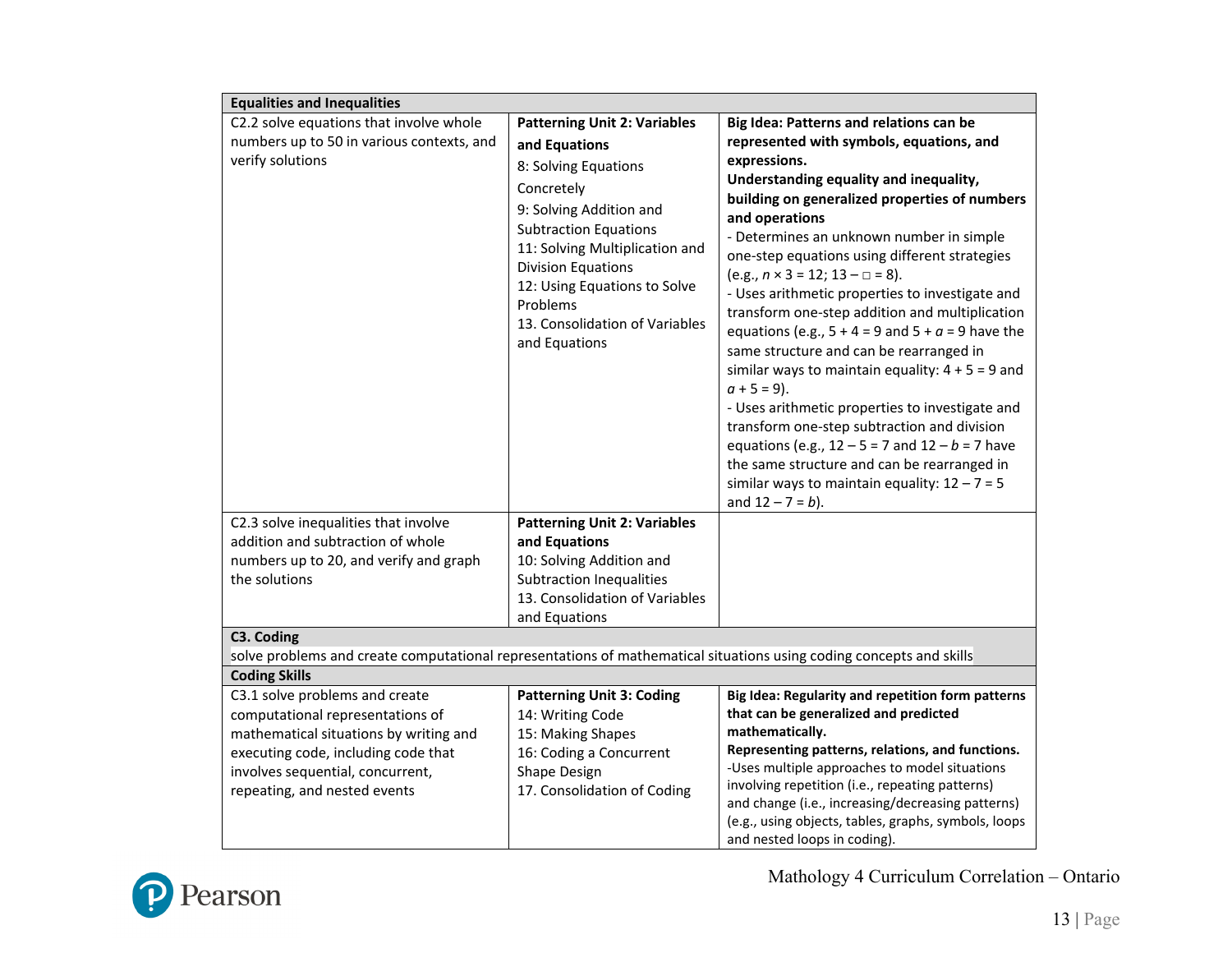| C3.2 read and alter existing code,                                                    | <b>Patterning Unit 3: Coding</b>             | Big Idea: 2-D shapes and 3-D solids can be<br>analyzed and classified in different ways by<br>their attributes.<br>Investigating geometric attributes and<br>properties of 2-D shapes and 3-D solids<br>- Sorts, describes, constructs, and classifies<br>polygons based on side attributes (e.g.,<br>parallel, perpendicular, regular/irregular).<br>- Understands angle as a geometric figure<br>formed from two rays or line segments sharing<br>a common endpoint.<br>Big Idea: Objects can be located in space and<br>viewed from multiple perspectives.<br>Locating and mapping objects in space<br>- Extends understanding of locating, describing,<br>and relating the movement of objects on grids<br>and maps.<br>Big Idea: Regularity and repetition form patterns                                                                                                                               |
|---------------------------------------------------------------------------------------|----------------------------------------------|-------------------------------------------------------------------------------------------------------------------------------------------------------------------------------------------------------------------------------------------------------------------------------------------------------------------------------------------------------------------------------------------------------------------------------------------------------------------------------------------------------------------------------------------------------------------------------------------------------------------------------------------------------------------------------------------------------------------------------------------------------------------------------------------------------------------------------------------------------------------------------------------------------------|
| including code that involves sequential,<br>concurrent, repeating, and nested events, | 15: Making Shapes<br>16: Coding a Concurrent | that can be generalized and predicted<br>mathematically.                                                                                                                                                                                                                                                                                                                                                                                                                                                                                                                                                                                                                                                                                                                                                                                                                                                    |
| and describe how changes to the code<br>affect the outcomes                           | Shape Design<br>17. Consolidation of Coding  | Representing patterns, relations, and functions.<br>-Uses multiple approaches to model situations<br>involving repetition (i.e., repeating patterns)<br>and change (i.e., increasing/decreasing patterns)<br>(e.g., using objects, tables, graphs, symbols, loops<br>and nested loops in coding).<br>Big Idea: 2-D shapes and 3-D solids can be<br>analyzed and classified in different ways by<br>their attributes.<br>Investigating geometric attributes and<br>properties of 2-D shapes and 3-D solids<br>- Sorts, describes, constructs, and classifies<br>polygons based on side attributes (e.g.,<br>parallel, perpendicular, regular/irregular).<br>- Understands angle as a geometric figure<br>formed from two rays or line segments sharing<br>a common endpoint.<br>Big Idea: Objects can be located in space and<br>viewed from multiple perspectives.<br>Locating and mapping objects in space |

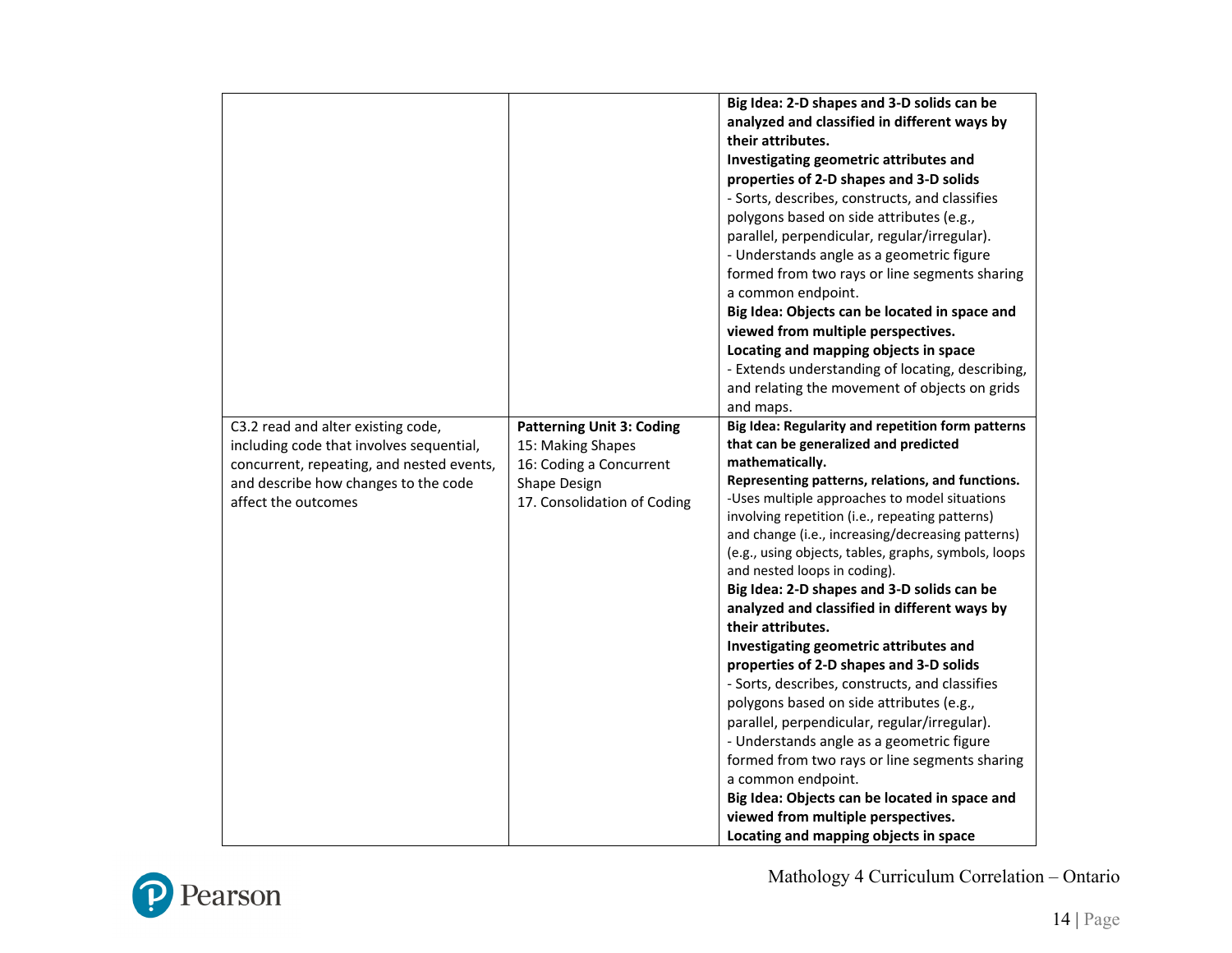|                                                                                                                                                                                                                                                                                                                                                                                                           |                                                                                                                                                                                                                                                                                                                                                                                                     | - Extends understanding of locating, describing,<br>and relating the movement of objects on grids<br>and maps. |
|-----------------------------------------------------------------------------------------------------------------------------------------------------------------------------------------------------------------------------------------------------------------------------------------------------------------------------------------------------------------------------------------------------------|-----------------------------------------------------------------------------------------------------------------------------------------------------------------------------------------------------------------------------------------------------------------------------------------------------------------------------------------------------------------------------------------------------|----------------------------------------------------------------------------------------------------------------|
| <b>C4. Mathematical Modeling</b>                                                                                                                                                                                                                                                                                                                                                                          |                                                                                                                                                                                                                                                                                                                                                                                                     |                                                                                                                |
| Apply the process of mathematical modelling to represent, analyse, make predictions, and provide insight into real-life                                                                                                                                                                                                                                                                                   |                                                                                                                                                                                                                                                                                                                                                                                                     |                                                                                                                |
| situations                                                                                                                                                                                                                                                                                                                                                                                                |                                                                                                                                                                                                                                                                                                                                                                                                     |                                                                                                                |
| This overall expectation has no specific<br>expectations. Mathematical modelling is<br>an iterative and interconnected process<br>that is applied to various contexts,<br>allowing students to bring in learning from<br>other strands. Students' demonstration of<br>the process of mathematical modelling, as<br>they apply concepts and skills learned in<br>other strands, is assessed and evaluated. | <b>Number</b><br>5: Estimating to Solve<br>Problems<br>11: Creating and Solving<br>Problems<br>16: Sharing Equally<br>22: Comparing and Ordering<br>Decimals<br>27: Strategies for Division<br>30: Exploring Strategies for<br>Multiplying<br>34: Dividing with Remainders<br>36: Estimating Sums and<br>Differences with Decimals<br>41: Purchasing and Making<br>Change (Whole-Dollar<br>Amounts) |                                                                                                                |
|                                                                                                                                                                                                                                                                                                                                                                                                           | Patterning<br>3: Representing Patterns<br>12: Using Equations to Solve<br>Problems<br>14: Writing Code<br><b>Measurement</b>                                                                                                                                                                                                                                                                        |                                                                                                                |

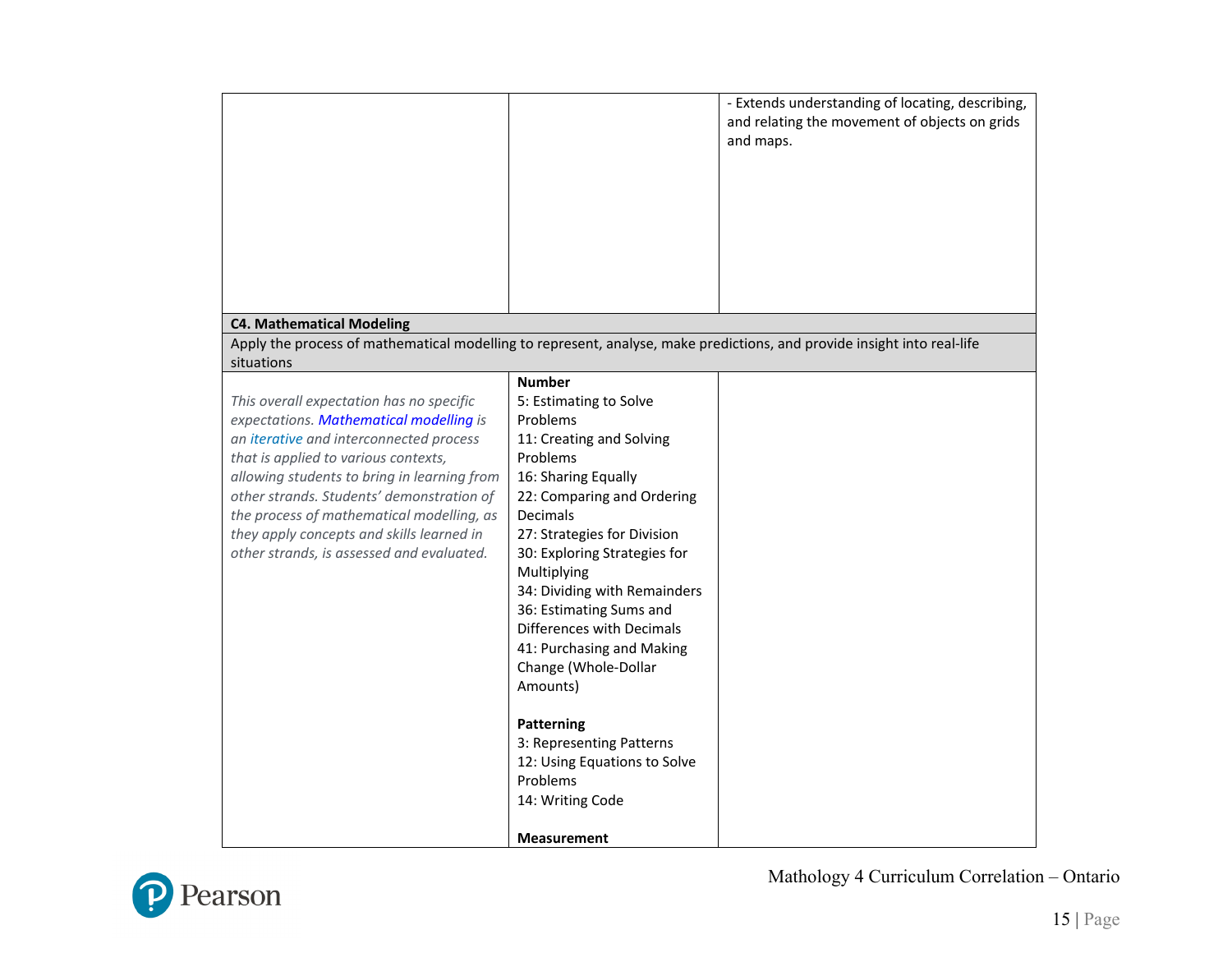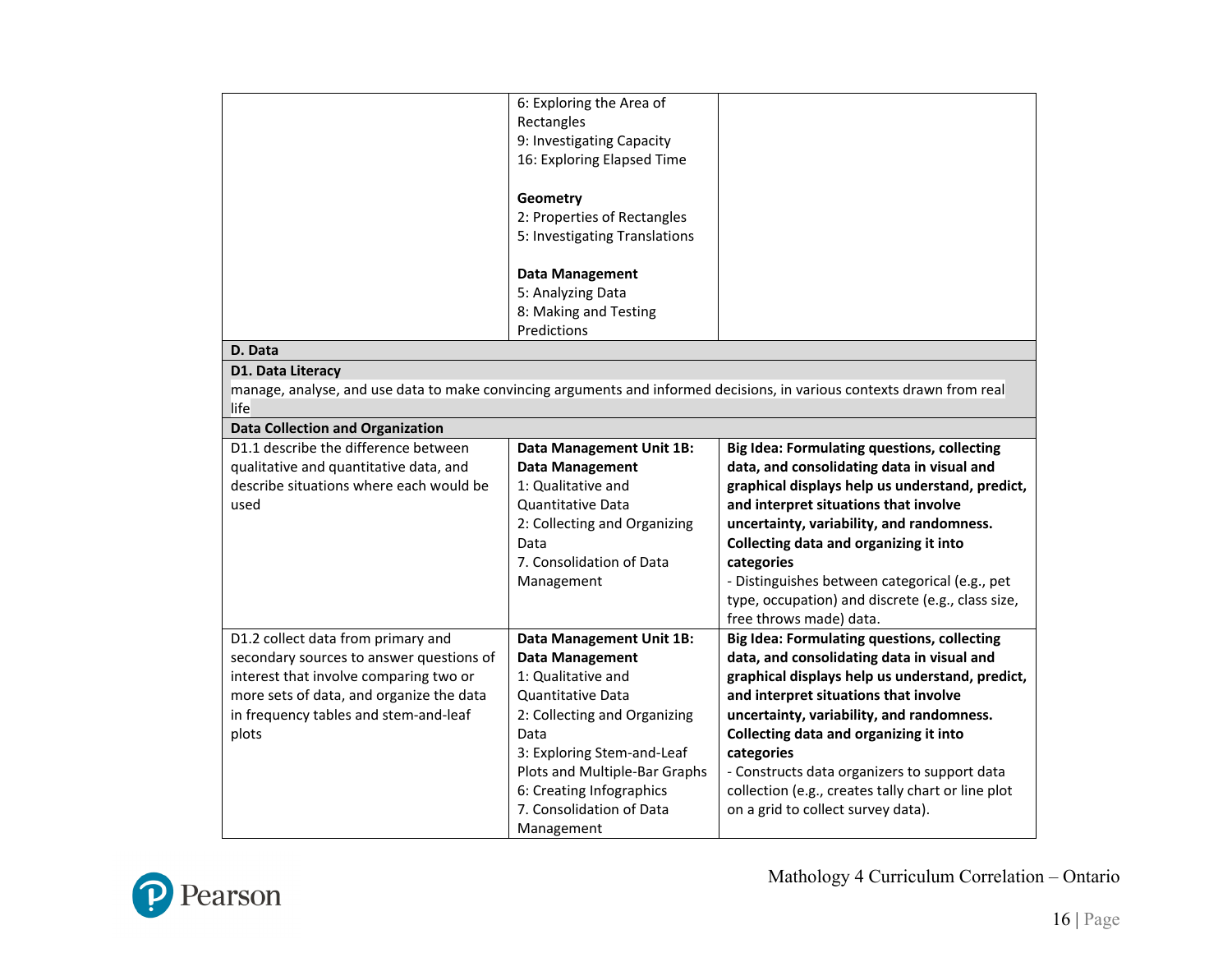| <b>Data Visualization</b>                                |                                 | - Selects and justifies an appropriate method of<br>data collection (e.g., experiment, observation,<br>survey) based on question posed.<br>Creating graphical displays of collected data<br>- Creates charts and graphs with appropriate<br>titles and labels to represent data collected<br>(e.g., bar graph, line plot, pictograph, stem-<br>and-leaf plot).<br>- Visually represents two or more data sets<br>(e.g., double bar chart, stacked bar graph,<br>multi-line graph, multi-column table). |
|----------------------------------------------------------|---------------------------------|--------------------------------------------------------------------------------------------------------------------------------------------------------------------------------------------------------------------------------------------------------------------------------------------------------------------------------------------------------------------------------------------------------------------------------------------------------------------------------------------------------|
| D1.3 select from among a variety of                      | <b>Data Management Unit 1B:</b> | <b>Big Idea: Formulating questions, collecting</b>                                                                                                                                                                                                                                                                                                                                                                                                                                                     |
| graphs, including multiple-bar graphs, the               | <b>Data Management</b>          | data, and consolidating data in visual and                                                                                                                                                                                                                                                                                                                                                                                                                                                             |
| type of graph best suited to represent                   | 3: Exploring Stem-and-Leaf      | graphical displays help us understand, predict,                                                                                                                                                                                                                                                                                                                                                                                                                                                        |
| various sets of data; display the data in                | Plots and Multiple-Bar Graphs   | and interpret situations that involve                                                                                                                                                                                                                                                                                                                                                                                                                                                                  |
| the graphs with proper sources, titles, and              | 5: Analyzing Data               | uncertainty, variability, and randomness.                                                                                                                                                                                                                                                                                                                                                                                                                                                              |
| labels, and appropriate scales; and justify              | 7. Consolidation of Data        | Creating graphical displays of collected data                                                                                                                                                                                                                                                                                                                                                                                                                                                          |
| their choice of graph                                    | Management                      | - Creates charts and graphs with appropriate                                                                                                                                                                                                                                                                                                                                                                                                                                                           |
|                                                          |                                 | titles and labels to represent data collected                                                                                                                                                                                                                                                                                                                                                                                                                                                          |
|                                                          |                                 | (e.g., bar graph, line plot, pictograph, stem-<br>and-leaf plot).                                                                                                                                                                                                                                                                                                                                                                                                                                      |
|                                                          |                                 | - Represents data graphically using many-to-                                                                                                                                                                                                                                                                                                                                                                                                                                                           |
|                                                          |                                 | one correspondence with appropriate scales                                                                                                                                                                                                                                                                                                                                                                                                                                                             |
|                                                          |                                 | and intervals (e.g., each symbol on pictograph                                                                                                                                                                                                                                                                                                                                                                                                                                                         |
|                                                          |                                 | represents 10 people).                                                                                                                                                                                                                                                                                                                                                                                                                                                                                 |
|                                                          |                                 | - Visually represents two or more data sets                                                                                                                                                                                                                                                                                                                                                                                                                                                            |
|                                                          |                                 | (e.g., double bar chart, stacked bar graph,                                                                                                                                                                                                                                                                                                                                                                                                                                                            |
|                                                          |                                 | multi-line graph, multi-column table).                                                                                                                                                                                                                                                                                                                                                                                                                                                                 |
| D1.4 create an infographic about a data                  | <b>Data Management Unit 1B:</b> | <b>Big Idea: Formulating questions, collecting</b>                                                                                                                                                                                                                                                                                                                                                                                                                                                     |
| set, representing the data in appropriate                | <b>Data Management</b>          | data, and consolidating data in visual and                                                                                                                                                                                                                                                                                                                                                                                                                                                             |
| ways, including in frequency tables, stem-               | 6: Creating Infographics        | graphical displays help us understand, predict,                                                                                                                                                                                                                                                                                                                                                                                                                                                        |
| and-leaf plots, and multiple-bar graphs,                 | 7. Consolidation of Data        | and interpret situations that involve                                                                                                                                                                                                                                                                                                                                                                                                                                                                  |
| and incorporating any other relevant                     | Management                      | uncertainty, variability, and randomness.                                                                                                                                                                                                                                                                                                                                                                                                                                                              |
| information that helps to tell a story about<br>the data |                                 | Creating graphical displays of collected data                                                                                                                                                                                                                                                                                                                                                                                                                                                          |
|                                                          |                                 | - Creates charts and graphs with appropriate                                                                                                                                                                                                                                                                                                                                                                                                                                                           |
|                                                          |                                 | titles and labels to represent data collected<br>(e.g., bar graph, line plot, pictograph, stem-                                                                                                                                                                                                                                                                                                                                                                                                        |
|                                                          |                                 | and-leaf plot).                                                                                                                                                                                                                                                                                                                                                                                                                                                                                        |

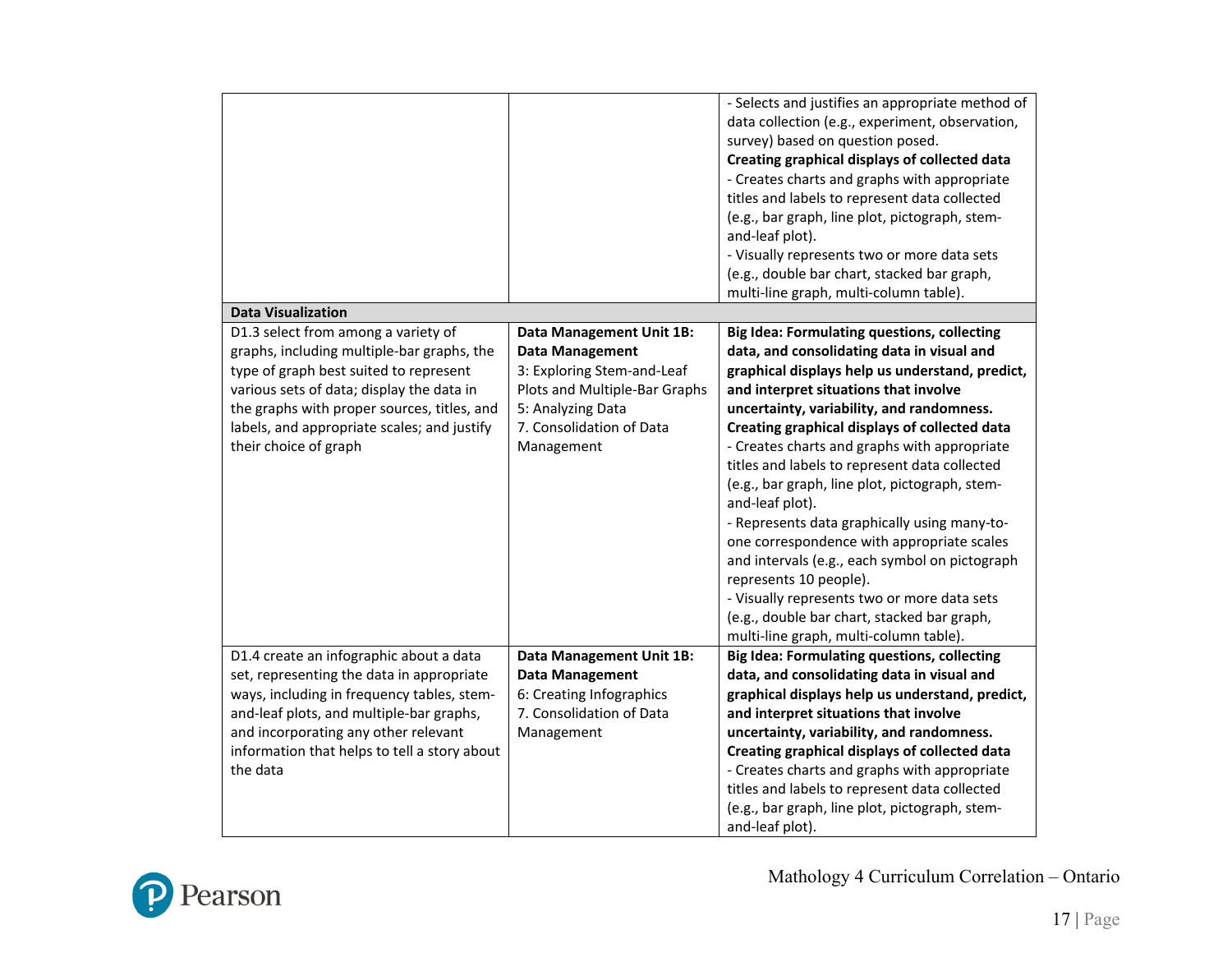|                                                                                                                                                                                                      |                                                                                                                                                                                                  | - Represents data graphically using many-to-<br>one correspondence with appropriate scales<br>and intervals (e.g., each symbol on pictograph<br>represents 10 people).<br>- Chooses and justifies appropriate visual<br>representations for displaying discrete (e.g.,<br>bar graph) and continuous (e.g., line graph)<br>data).<br>- Visually represents two or more data sets<br>(e.g., double bar chart, stacked bar graph,<br>multi-line graph, multi-column table).                                                                                                                                                                                                                                                                                                                                                                                                                                                                                   |
|------------------------------------------------------------------------------------------------------------------------------------------------------------------------------------------------------|--------------------------------------------------------------------------------------------------------------------------------------------------------------------------------------------------|------------------------------------------------------------------------------------------------------------------------------------------------------------------------------------------------------------------------------------------------------------------------------------------------------------------------------------------------------------------------------------------------------------------------------------------------------------------------------------------------------------------------------------------------------------------------------------------------------------------------------------------------------------------------------------------------------------------------------------------------------------------------------------------------------------------------------------------------------------------------------------------------------------------------------------------------------------|
| <b>Data Analysis</b>                                                                                                                                                                                 |                                                                                                                                                                                                  |                                                                                                                                                                                                                                                                                                                                                                                                                                                                                                                                                                                                                                                                                                                                                                                                                                                                                                                                                            |
| D1.5 determine the mean and<br>the median and identify the mode(s), if<br>any, for various data sets involving whole<br>numbers, and explain what each of these<br>measures indicates about the data | <b>Data Management Unit 1B:</b><br><b>Data Management</b><br>4: Determining Mean,<br>Median, and Mode<br>5: Analyzing Data<br>6: Creating Infographics<br>7. Consolidation of Data<br>Management | <b>Big Idea: Formulating questions, collecting</b><br>data, and consolidating data in visual and<br>graphical displays help us understand, predict,<br>and interpret situations that involve<br>uncertainty, variability, and randomness.<br>Reading and interpreting data displays and<br>analyzing variability<br>- Visualizes and determines the median value<br>as a middle measure representing a whole data<br>set.<br>- Visualizes and determine the mean of a data<br>set.<br>- Understands that measures of central<br>tendency (i.e., mode, median, mean) are<br>summary measures that represent all values in<br>a data set with a single number (i.e., most<br>frequent value; middle value; balance point of<br>values).<br>Using the language and tools of chance to<br>describe and predict events<br>- Describes data using frequency counts (e.g., 5<br>people chose peppermint) and modal value<br>(e.g., dogs are the most common pet). |

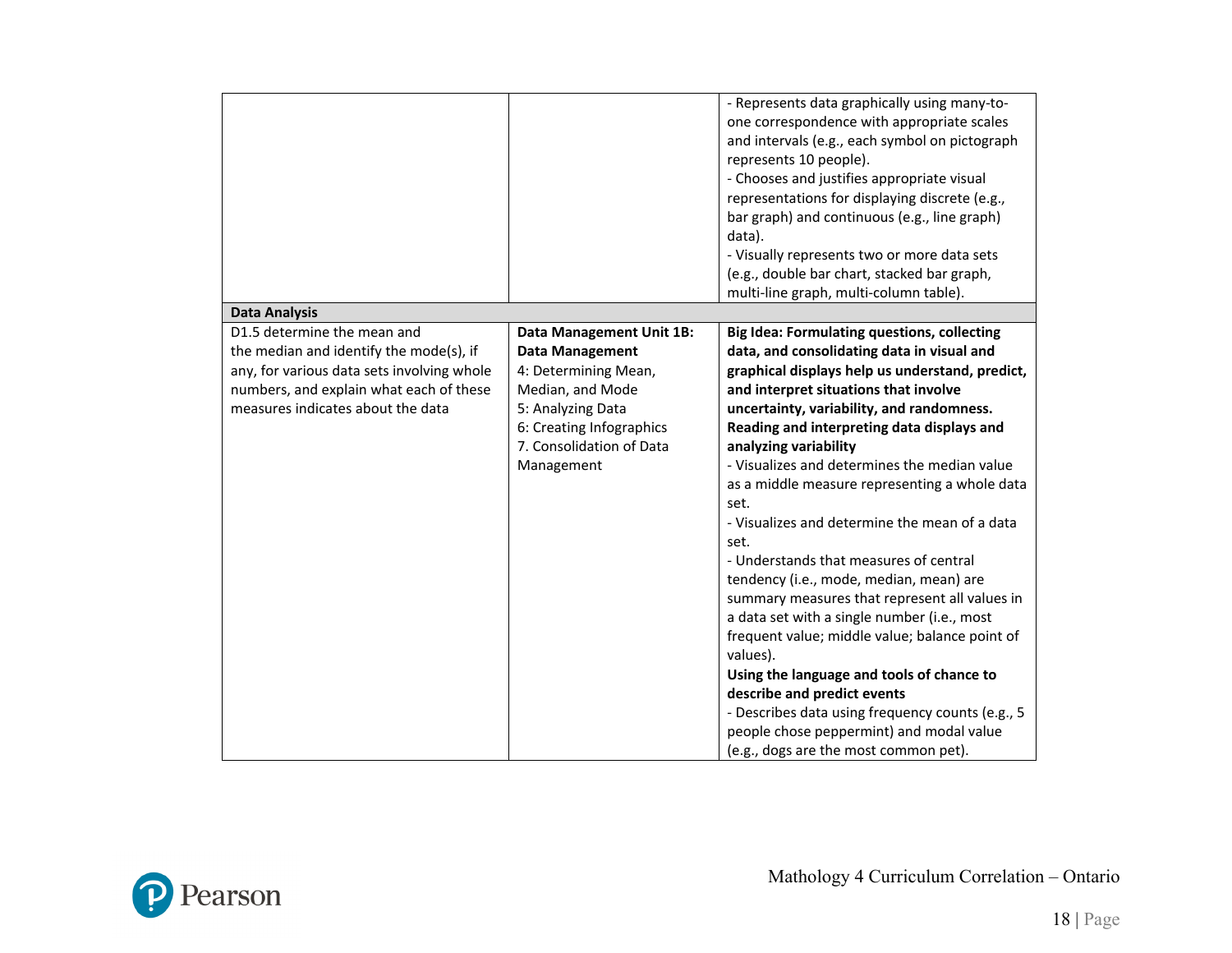| D1.6 analyse different sets of data<br>presented in various ways, including in<br>stem-and-leaf plots and multiple-bar<br>graphs, by asking and answering questions<br>about the data and drawing conclusions,<br>then make convincing arguments and<br>informed decisions                           | <b>Data Management Unit 1B:</b><br><b>Data Management</b><br>3: Exploring Stem-and-Leaf<br>Plots and Multiple-Bar Graphs<br>5: Analyzing Data<br>6: Creating Infographics<br>7. Consolidation of Data<br>Management | <b>Big Idea: Formulating questions, collecting</b><br>data, and consolidating data in visual and<br>graphical displays help us understand, predict,<br>and interpret situations that involve<br>uncertainty, variability, and randomness.<br>Drawing conclusions by making inferences<br>and justifying decisions based on data<br>collected<br>- Draws conclusions based on data presented.<br>- Interprets the results of data presented<br>graphically from primary (e.g., class survey)<br>and secondary (e.g., online news report)<br>sources.                                                                                         |
|------------------------------------------------------------------------------------------------------------------------------------------------------------------------------------------------------------------------------------------------------------------------------------------------------|---------------------------------------------------------------------------------------------------------------------------------------------------------------------------------------------------------------------|---------------------------------------------------------------------------------------------------------------------------------------------------------------------------------------------------------------------------------------------------------------------------------------------------------------------------------------------------------------------------------------------------------------------------------------------------------------------------------------------------------------------------------------------------------------------------------------------------------------------------------------------|
| D2. Probability<br>describe the likelihood that events will happen, and use that information to make predictions                                                                                                                                                                                     |                                                                                                                                                                                                                     |                                                                                                                                                                                                                                                                                                                                                                                                                                                                                                                                                                                                                                             |
| Probability                                                                                                                                                                                                                                                                                          |                                                                                                                                                                                                                     |                                                                                                                                                                                                                                                                                                                                                                                                                                                                                                                                                                                                                                             |
| D2.1 use mathematical language,<br>including the terms "impossible",<br>"unlikely", "equally likely", "likely", and<br>"certain", to describe the likelihood of<br>events happening, represent this<br>likelihood on a probability line, and use it<br>to make predictions and informed<br>decisions | <b>Data Management Unit 2:</b><br>Probability<br>8: Describing Likelihood of<br>Outcomes<br>9: Predicting Outcomes<br>12. Consolidation of<br>Probability                                                           | <b>Big Idea: Formulating questions, collecting</b><br>data, and consolidating data in visual and<br>graphical displays help us understand, predict,<br>and interpret situations that involve<br>uncertainty, variability, and randomness.<br>Using the language and tools of chance to<br>describe and predict events<br>- Locates the likelihood of outcomes on a<br>vocabulary-based probability continuum (e.g.,<br>impossible, unlikely, likely, certain).<br>- Distinguishes between equally likely events<br>(e.g., heads or tails on a fair coin) and<br>unequally likely events (e.g., spinner with<br>differently sized sections). |
| D2.2 make and test predictions about the<br>likelihood that the mean, median, and<br>mode(s) of a data set will be the same for<br>data collected from different populations                                                                                                                         | <b>Data Management Unit 2:</b><br>Probability<br>8: Describing Likelihood of<br>Outcomes<br>9: Predicting Outcomes<br>10: Conducting Experiments<br>to Check Predictions<br>11: Making and Testing<br>Predictions   | <b>Big Idea: Formulating questions, collecting</b><br>data, and consolidating data in visual and<br>graphical displays help us understand, predict,<br>and interpret situations that involve<br>uncertainty, variability, and randomness.<br>Collecting data and organizing it into<br>categories<br>- Records the results of multiple trials of simple<br>events.                                                                                                                                                                                                                                                                          |

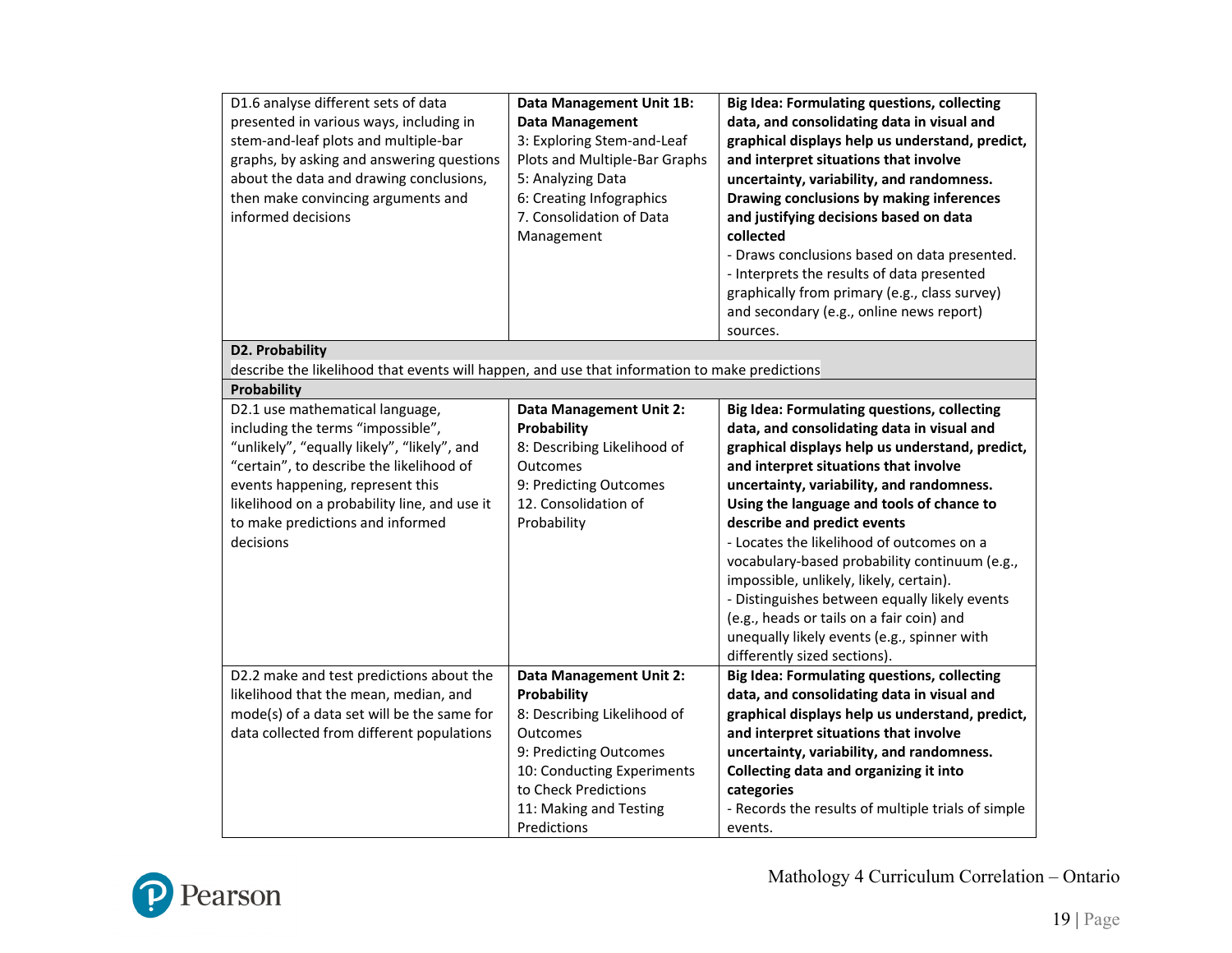|                                              | 12. Consolidation of              | Using the language and tools of chance to                                                                                   |
|----------------------------------------------|-----------------------------------|-----------------------------------------------------------------------------------------------------------------------------|
|                                              | Probability                       | describe and predict events                                                                                                 |
|                                              |                                   | - Identifies the sample space of independent                                                                                |
|                                              |                                   | events in an experiment (e.g., flipping a cup,                                                                              |
|                                              |                                   | drawing a coloured cube from a bag).                                                                                        |
| <b>E. Spatial Sense</b>                      |                                   |                                                                                                                             |
| <b>E1. Geometric and Spatial Reasoning</b>   |                                   |                                                                                                                             |
|                                              |                                   | describe and represent shape, location, and movement by applying geometric properties and spatial relationships in order to |
| navigate the world around them               |                                   |                                                                                                                             |
| <b>Geometric Reasoning</b>                   |                                   |                                                                                                                             |
| E1.1 identify geometric properties           | <b>Geometry Unit 1B: 2-D</b>      | Big Idea: 2-D shapes and 3-D solids can be                                                                                  |
| of rectangles, including the number of right | <b>Shapes and Angles</b>          | analyzed and classified in different ways by                                                                                |
| angles, parallel and perpendicular sides,    | 2: Properties of Rectangles       | their attributes.                                                                                                           |
| and lines of symmetry                        | 4. Consolidation of Shapes        | Investigating geometric attributes and                                                                                      |
|                                              | and Angles                        | properties of 2-D shapes and 3-D solids                                                                                     |
|                                              |                                   | - Sorts, describes, constructs, and classifies                                                                              |
|                                              |                                   | polygons based on side attributes (e.g.,                                                                                    |
|                                              |                                   | parallel, perpendicular, regular/irregular).                                                                                |
|                                              |                                   | - Sorts, describes, and classifies 2-D shapes                                                                               |
|                                              |                                   | based on their geometric properties (e.g., side                                                                             |
|                                              |                                   |                                                                                                                             |
|                                              |                                   | lengths, angles, diagonals).                                                                                                |
|                                              |                                   | Investigating 2-D shapes, 3- D solids, and their                                                                            |
|                                              |                                   | attributes through composition and                                                                                          |
|                                              |                                   | decomposition                                                                                                               |
|                                              |                                   | - Identifies types of lines in 2-D images (e.g.,                                                                            |
|                                              |                                   | parallel, intersecting, perpendicular).                                                                                     |
| <b>Location and Movement</b>                 |                                   |                                                                                                                             |
| E1.2 plot and read coordinates in the first  | <b>Geometry Unit 2: Grids and</b> | Big Idea: 2-D shapes and 3-D solids can be                                                                                  |
| quadrant of a Cartesian plane, and           | <b>Transformations</b>            | transformed in many ways and analyzed for                                                                                   |
| describe the translations that move a        | 6: Plotting and Reading           | change.                                                                                                                     |
| point from one coordinate to another         | Coordinates                       | Exploring 2-D shapes and 3-D solids by                                                                                      |
|                                              | 8. Consolidation of Grids and     | applying and visualizing transformations                                                                                    |
|                                              | Transformations                   | - Identifies, describes, and performs single                                                                                |
|                                              |                                   | transformations (i.e., translation, reflection,                                                                             |
|                                              |                                   | rotation) on 2-D shapes.                                                                                                    |
|                                              |                                   | Big Idea: Objects can be located in space and                                                                               |
|                                              |                                   | viewed from multiple perspectives.                                                                                          |
|                                              |                                   | Locating and mapping objects in space                                                                                       |

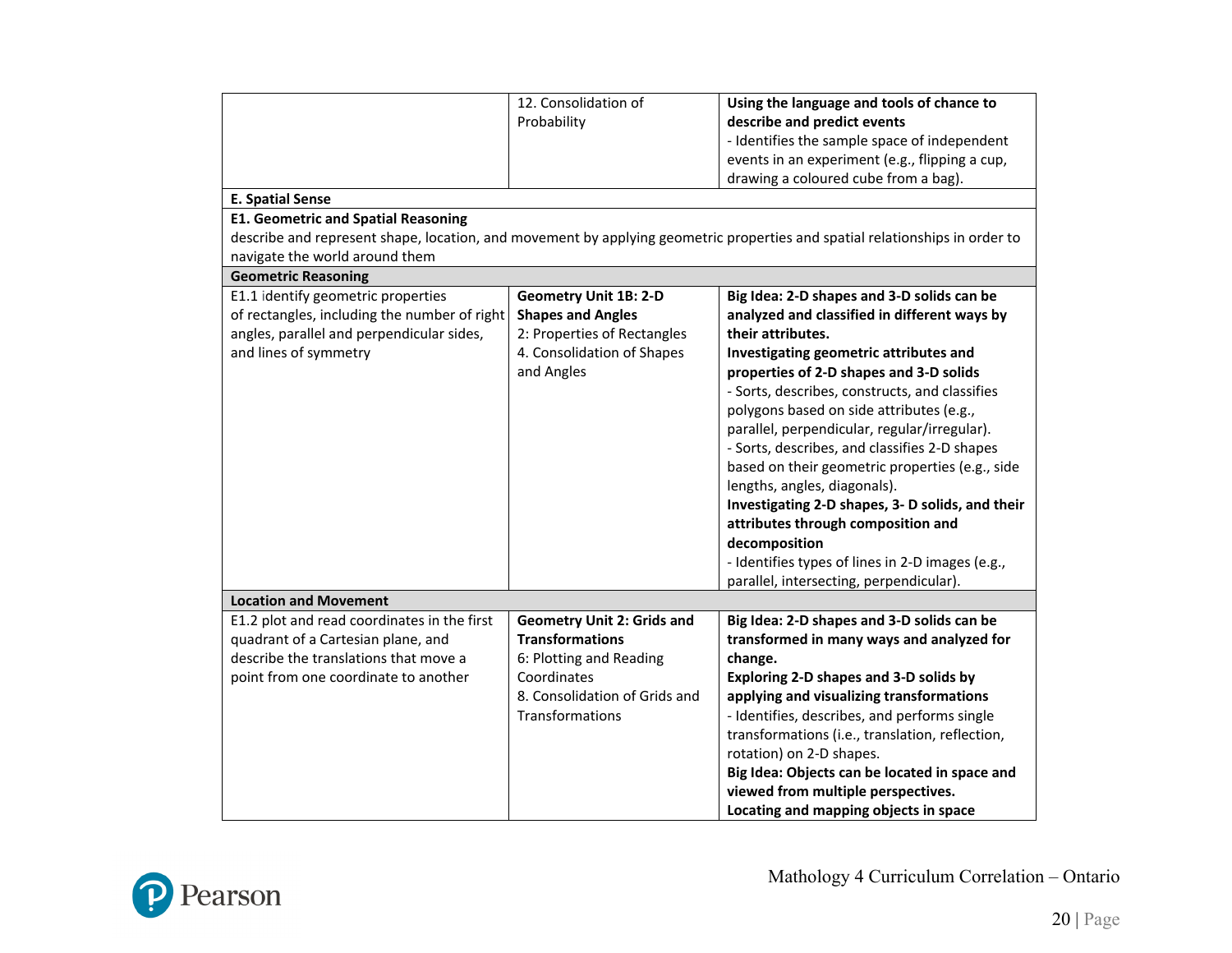|                                                                                |                                                               | - Develops understanding of a Cartesian plane                                                 |
|--------------------------------------------------------------------------------|---------------------------------------------------------------|-----------------------------------------------------------------------------------------------|
|                                                                                |                                                               |                                                                                               |
|                                                                                |                                                               | as a coordinate system using perpendicular<br>axes.                                           |
|                                                                                |                                                               |                                                                                               |
|                                                                                |                                                               | - Plots and locates points on a Cartesian plane,<br>and relates the location to the two axes. |
|                                                                                |                                                               | (Limited to the first quadrant.)                                                              |
|                                                                                |                                                               |                                                                                               |
| E1.3 describe and perform translations                                         | <b>Geometry Unit 2: Grids and</b><br><b>Transformations</b>   | Big Idea: 2-D shapes and 3-D solids can be                                                    |
| and reflections on a grid, and predict the<br>results of these transformations |                                                               | transformed in many ways and analyzed for                                                     |
|                                                                                | 5: Investigating Translations                                 | change.                                                                                       |
|                                                                                | 7: Investigating Reflections<br>8. Consolidation of Grids and | Exploring 2-D shapes and 3-D solids by                                                        |
|                                                                                |                                                               | applying and visualizing transformations                                                      |
|                                                                                | Transformations                                               | - Identifies, describes, and performs single                                                  |
|                                                                                |                                                               | transformations (i.e., translation, reflection,                                               |
|                                                                                |                                                               | rotation) on 2-D shapes.                                                                      |
| <b>E2. Measurement</b>                                                         |                                                               |                                                                                               |
| compare, estimate, and determine measurements in various contexts              |                                                               |                                                                                               |
| <b>The Metric System</b>                                                       |                                                               |                                                                                               |
| E2.1 explain the relationships between                                         | <b>Measurement Unit 2: Mass,</b>                              | Big Idea: Assigning a unit to a continuous                                                    |
| grams and kilograms as metric                                                  | Capacity                                                      | attribute allows us to measure and make                                                       |
| units of mass, and between litres and                                          | 8: Investigating Mass                                         | comparisons.                                                                                  |
| millilitres as metric units of capacity, and                                   | 9: Investigating Capacity                                     | Understanding relationships among measured                                                    |
| use benchmarks for these units to                                              | 10: Exploring Metric Prefixes                                 | units                                                                                         |
| estimate mass and capacity                                                     | 11: Consolidation of Mass,                                    | - Understands and applies the multiplicative                                                  |
|                                                                                | Capacity                                                      | relationships among metric units of length,                                                   |
|                                                                                |                                                               | mass, and capacity.                                                                           |
| E2.2 use metric prefixes to describe                                           | <b>Measurement Unit 1: Length,</b>                            | Big Idea: Assigning a unit to a continuous                                                    |
| the relative size of different metric units,                                   | <b>Perimeter, and Area</b>                                    | attribute allows us to measure and make                                                       |
| and choose appropriate units and tools to                                      | 1: Estimating and Measuring                                   | comparisons.                                                                                  |
| measure length, mass, and capacity                                             | in Millimetres                                                | Selecting and using units to estimate,                                                        |
|                                                                                | 2: Measuring Length in                                        | measure, construct, and make comparisons                                                      |
|                                                                                | <b>Different Units</b>                                        | - Chooses the most appropriate unit to                                                        |
|                                                                                | 7: Consolidation of Length,                                   | measure a given attribute of an object (e.g.,                                                 |
|                                                                                | Perimeter, and Area                                           | classroom area measured in square metres).                                                    |
|                                                                                |                                                               | Understanding relationships among measured                                                    |
|                                                                                | <b>Measurement Unit 2: Mass,</b>                              | units                                                                                         |
|                                                                                | Capacity                                                      | - Understands and applies the multiplicative                                                  |
|                                                                                |                                                               |                                                                                               |
|                                                                                | 8: Investigating Mass<br>9: Investigating Capacity            | relationships among metric units of length,<br>mass, and capacity.                            |

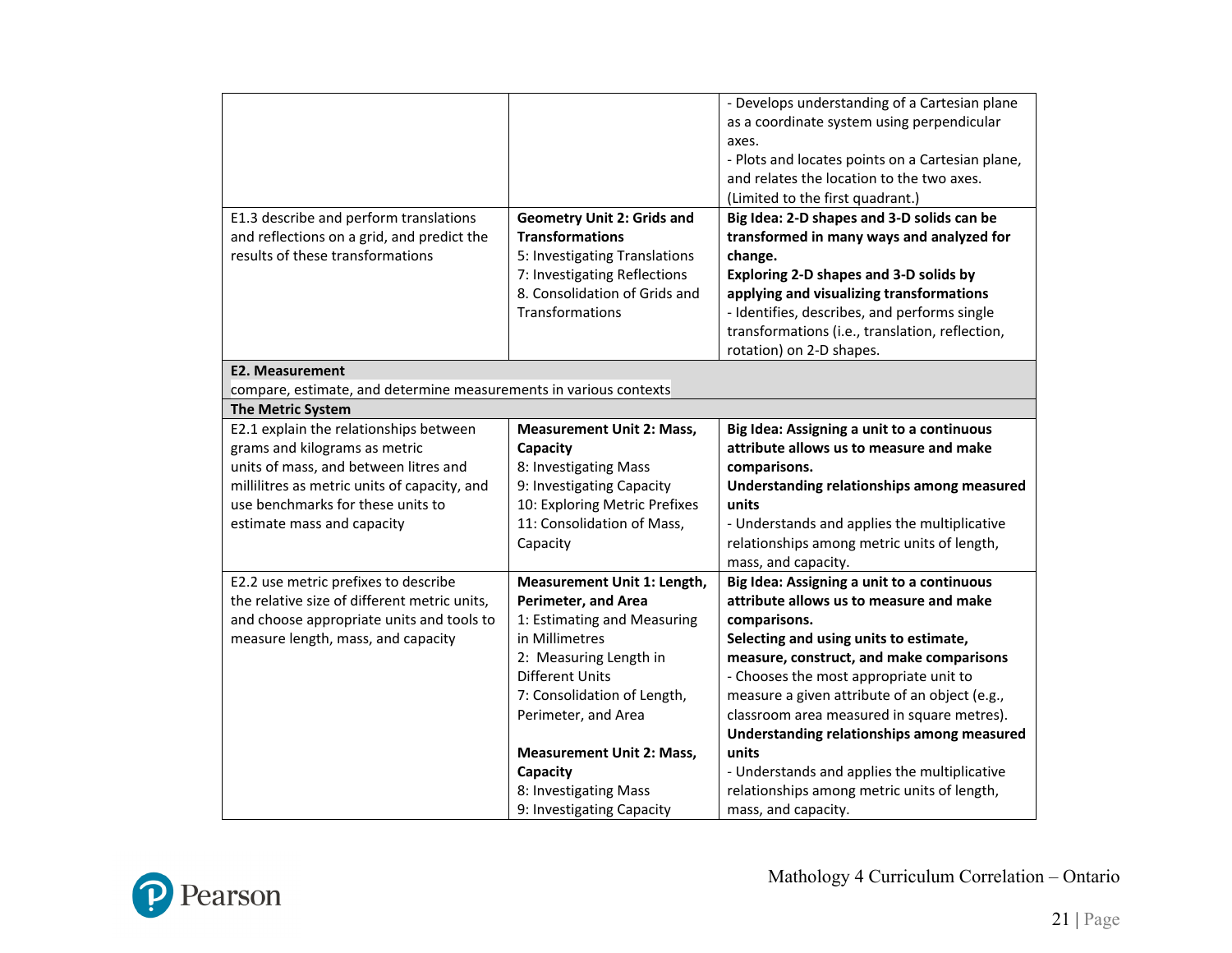|                                                         | 10: Exploring Metric Prefixes<br>11: Consolidation of Mass,<br>Capacity |                                                 |
|---------------------------------------------------------|-------------------------------------------------------------------------|-------------------------------------------------|
|                                                         |                                                                         |                                                 |
| <b>Time</b>                                             |                                                                         |                                                 |
| E2.3 solve problems involving elapsed                   | <b>Measurement Unit 3: Time</b>                                         | Big Idea: Assigning a unit to a continuous      |
| time by applying the relationships                      | 14: Telling Time on a 24-Hour                                           | attribute allows us to measure and make         |
| between different units of time                         | Clock                                                                   | comparisons.                                    |
|                                                         | 15: Relationships Between                                               | Selecting and using units to estimate,          |
|                                                         | Units of Time                                                           | measure, construct, and make comparisons        |
|                                                         | 16: Exploring Elapsed Time                                              | - Reads and records time (i.e., digital and     |
|                                                         | 18. Consolidation of Time                                               | analogue) and calendar dates.                   |
|                                                         |                                                                         | Understanding relationships among measured      |
|                                                         |                                                                         | units                                           |
|                                                         |                                                                         | - Understands relationships among different     |
|                                                         |                                                                         | measures of time (e.g., seconds, minutes,       |
|                                                         |                                                                         | hours, days, decades).                          |
| <b>Angles</b><br>E2.4 identify angles and classify them | <b>Geometry Unit 1B: 2-D</b>                                            | Big Idea: 2-D shapes and 3-D solids can be      |
| as right, straight, acute, or obtuse                    | <b>Shapes and Angles</b>                                                | analyzed and classified in different ways by    |
|                                                         | 1: Exploring Benchmark                                                  | their attributes.                               |
|                                                         | Angles                                                                  | Investigating geometric attributes and          |
|                                                         | 4. Consolidation of Shapes                                              | properties of 2-D shapes and 3-D solids         |
|                                                         | and Angles                                                              | - Understands angle as a geometric figure       |
|                                                         |                                                                         | formed from two rays or line segments sharing   |
|                                                         |                                                                         | a common endpoint.                              |
|                                                         |                                                                         | - Draws, compares, and classifies angles (i.e., |
|                                                         |                                                                         | right, acute, obtuse, straight, reflex).        |
| Area                                                    |                                                                         |                                                 |
| E2.5 use the row and column structure of                | easurement Unit 1: Length,                                              | Big Idea: Many things in our world (e.g.,       |
| an array to measure the areas of                        | <b>Perimeter, and Area</b>                                              | objects, spaces, events) have attributes that   |
| rectangles and to show that the area of                 | 4: Estimating and Measuring                                             | can be measured and compared.                   |
| any rectangle can be found by multiplying               | Area in Square Metres                                                   | Understanding attributes that can be            |
| its side lengths                                        | 5: Estimating and Measuring                                             | measured, compared, and ordered                 |
|                                                         | Area in Square Centimetres                                              | - Understands area as an attribute of 2-D       |
|                                                         | 6: Exploring the Area of                                                | shapes that can be measured and compared.       |
|                                                         | Rectangles                                                              | Big Idea: Assigning a unit to a continuous      |
|                                                         | 7. Consolidation of Length,                                             | attribute allows us to measure and make         |
|                                                         | Perimeter, and Area                                                     | comparisons.                                    |

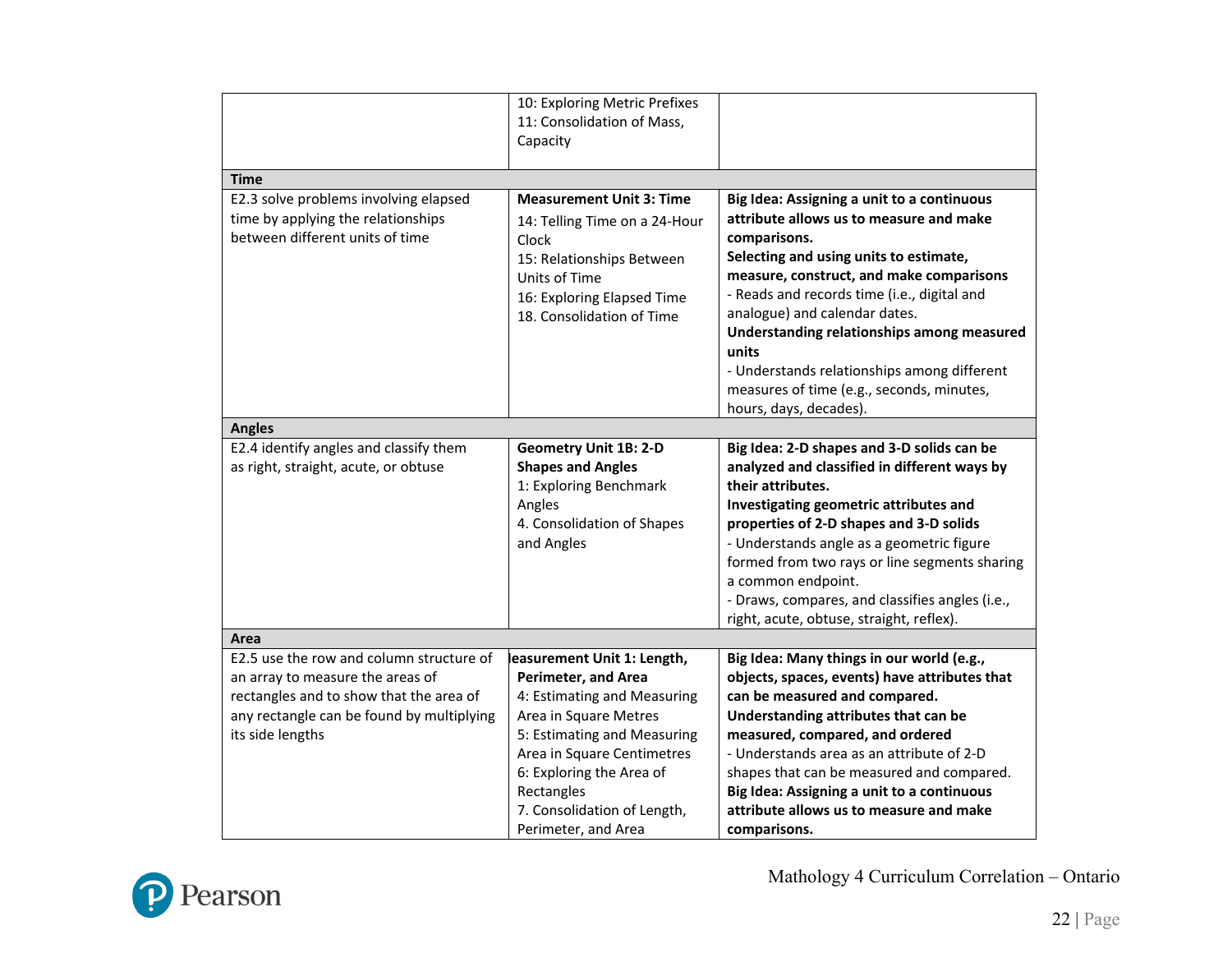|                                                                                  |                                 | Selecting and using units to estimate,          |
|----------------------------------------------------------------------------------|---------------------------------|-------------------------------------------------|
|                                                                                  |                                 | measure, construct, and make comparisons        |
|                                                                                  |                                 | - Develops understanding of square units (e.g., |
|                                                                                  |                                 | square unit, square cm, square m) to measure    |
|                                                                                  |                                 | area of 2-D shapes.                             |
|                                                                                  |                                 | Understanding relationships among measured      |
|                                                                                  |                                 | units                                           |
|                                                                                  |                                 | - Develops and generalizes strategies to        |
|                                                                                  |                                 | compute area and perimeter of rectangles.       |
| E2.6 apply the formula for the area of a                                         | Measurement Unit 1: Length,     | Big Idea: Patterns and relations can be         |
| rectangle to find the unknown                                                    | Perimeter, and Area             | represented with symbols, equations, and        |
| measurement when given two of the                                                | 6: Exploring the Area of        | expressions.                                    |
| three                                                                            | Rectangles                      | Using variables, algebraic expressions, and     |
|                                                                                  | 7. Consolidation of Length,     | equations to represent mathematical             |
|                                                                                  | Perimeter, and Area             | relations                                       |
|                                                                                  |                                 | - Uses expressions and equations with           |
|                                                                                  |                                 | variables to represent generalized relations    |
|                                                                                  |                                 | and algorithms (e.g., $P = 2l + 2w$ ).          |
|                                                                                  |                                 | Big Idea: Assigning a unit to a continuous      |
|                                                                                  |                                 | attribute allows us to measure and make         |
|                                                                                  |                                 | comparisons.                                    |
|                                                                                  |                                 | Understanding relationships among measured      |
|                                                                                  |                                 | units                                           |
|                                                                                  |                                 | - Develops and generalizes strategies to        |
|                                                                                  |                                 | compute area and perimeter of rectangles.       |
| <b>Financial Literacy</b>                                                        |                                 |                                                 |
| <b>F1. Money and Finances</b>                                                    |                                 |                                                 |
| demonstrate the knowledge and skills needed to make informed financial decisions |                                 |                                                 |
| <b>Money Concepts</b>                                                            |                                 |                                                 |
| F1.1 identify various methods of                                                 | <b>Number Unit 8: Financial</b> |                                                 |
| payment that can be used to                                                      | Literacy                        |                                                 |
| purchase goods and services                                                      | 43: Making Financial Decisions  |                                                 |
|                                                                                  |                                 |                                                 |
| F1.2 estimate and calculate the cost                                             | <b>Number Unit 8: Financial</b> | Big Idea: Quantities and numbers can be         |
| of transactions involving multiple items                                         | Literacy                        | operated on to determine how many and how       |
| priced in whole-dollar amounts, not                                              | 41: Purchasing and Making       | much.                                           |
| including sales tax, and the amount of                                           | Change (Whole-Dollar            | Developing fluency of operations                |
|                                                                                  | Amounts)                        | - Estimates the result of whole number          |
|                                                                                  |                                 |                                                 |